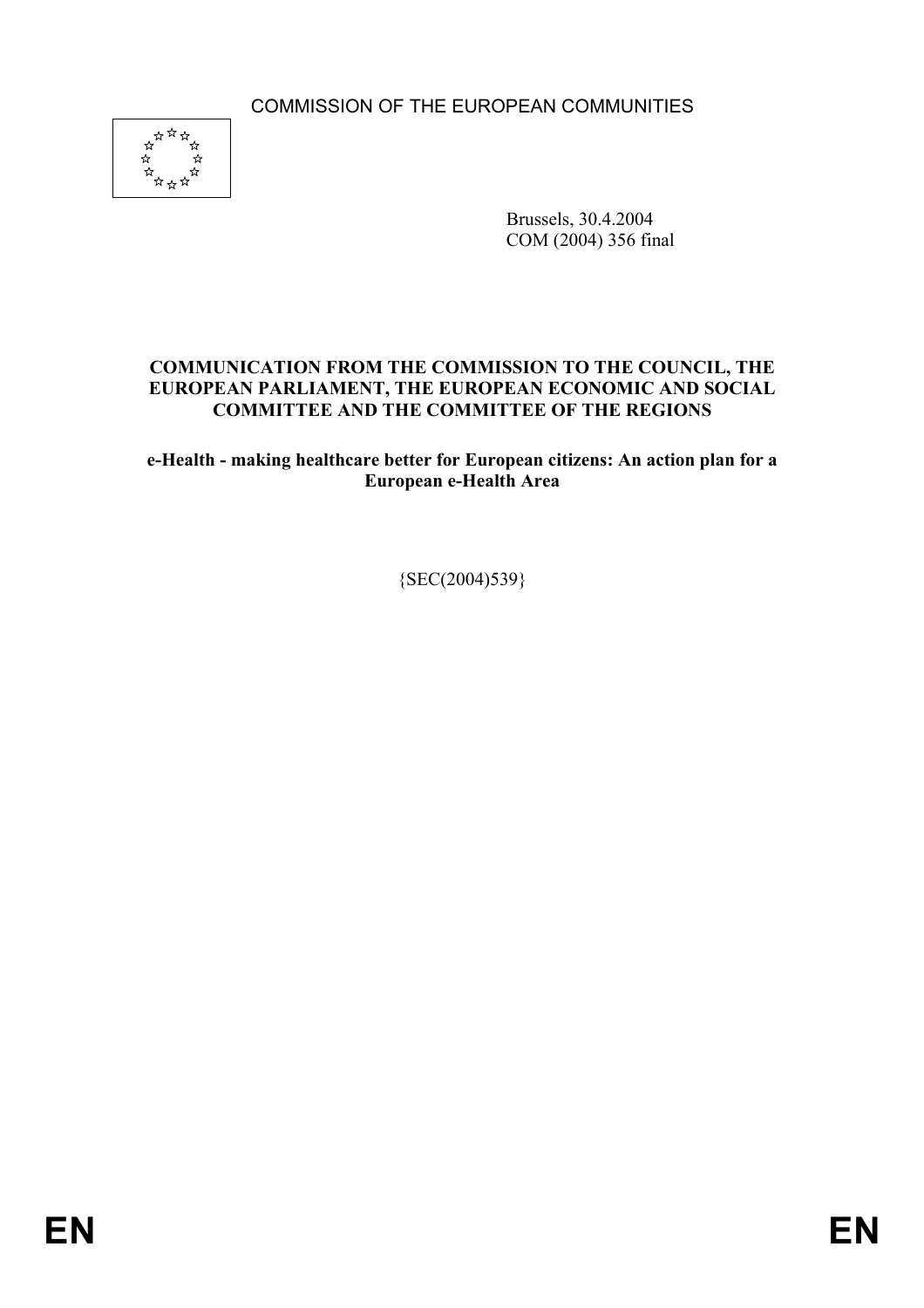#### **COMMUNICATION FROM THE COMMISSION TO THE COUNCIL, THE EUROPEAN PARLIAMENT, THE EUROPEAN ECONOMIC AND SOCIAL COMMITTEE AND THE COMMITTEE OF THE REGIONS**

#### **e-Health - making healthcare better for European citizens: An action plan for a European e-Health Area**

(Text with EEA relevance)

| 1.     |                                                                                       |  |
|--------|---------------------------------------------------------------------------------------|--|
| 2.     | Challenges and expectations facing Europe's health sectors and the role of e-Health 5 |  |
| 2.1.   |                                                                                       |  |
| 2.2.   |                                                                                       |  |
| 2.3.   |                                                                                       |  |
| 2.4.   |                                                                                       |  |
| 2.5.   |                                                                                       |  |
| 3.     |                                                                                       |  |
| 3.1.   |                                                                                       |  |
| 3.2.   |                                                                                       |  |
| 4.     |                                                                                       |  |
| 4.1.   |                                                                                       |  |
| 4.2.   |                                                                                       |  |
| 4.2.1. |                                                                                       |  |
| 4.2.2  |                                                                                       |  |
|        |                                                                                       |  |
|        |                                                                                       |  |
| 4.2.3. |                                                                                       |  |
| 4.2.4. |                                                                                       |  |
| 4.2.5. |                                                                                       |  |
| 4.2.6. |                                                                                       |  |
| 4.2.7. |                                                                                       |  |
| 4.3.   |                                                                                       |  |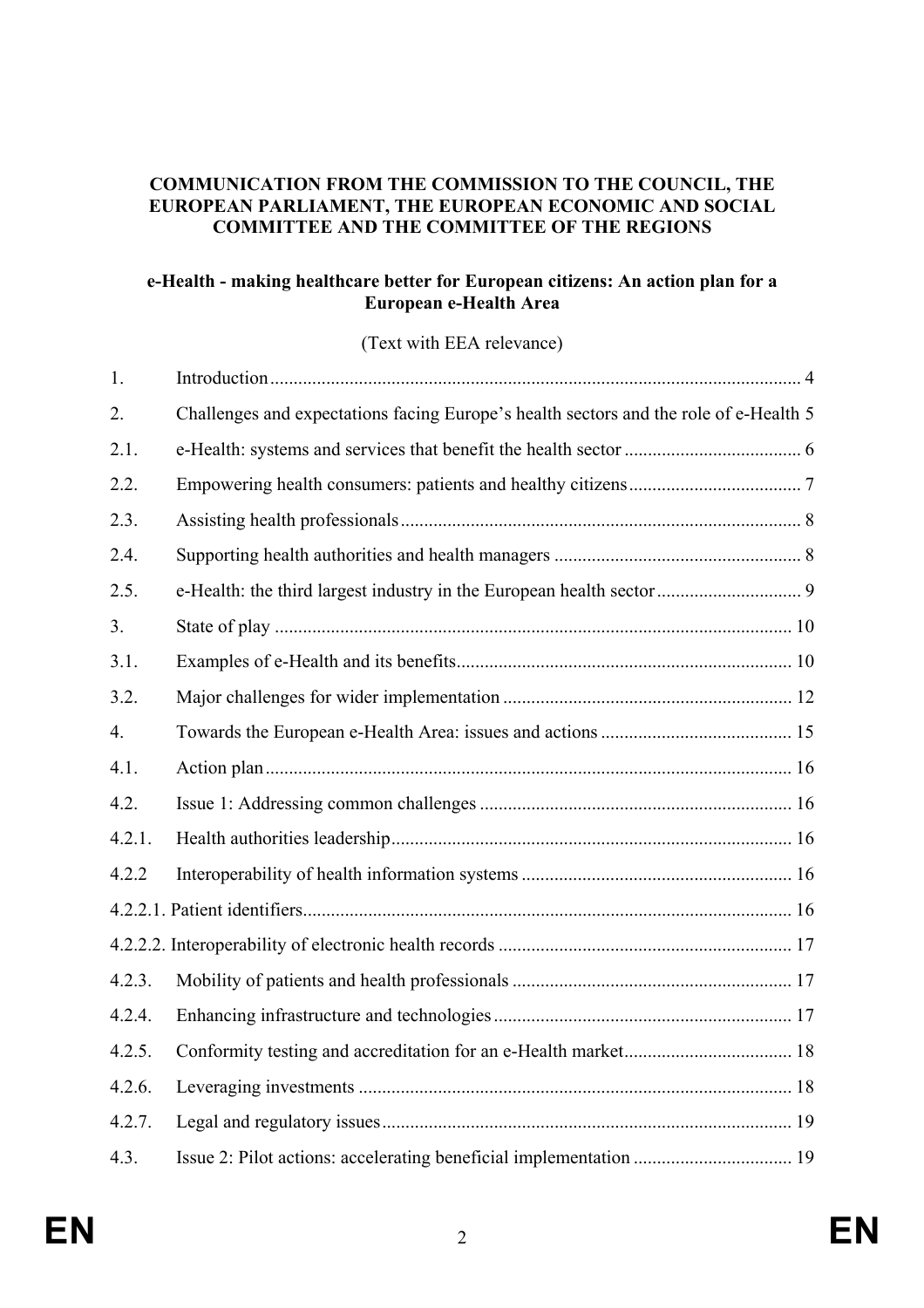|        | 4.3.1. Information for citizens and authorities on health education and disease prevention 19 |  |
|--------|-----------------------------------------------------------------------------------------------|--|
| 4.3.2. |                                                                                               |  |
|        |                                                                                               |  |
|        |                                                                                               |  |
|        |                                                                                               |  |
| 4.4.2. |                                                                                               |  |
|        |                                                                                               |  |
| 5.     |                                                                                               |  |
|        |                                                                                               |  |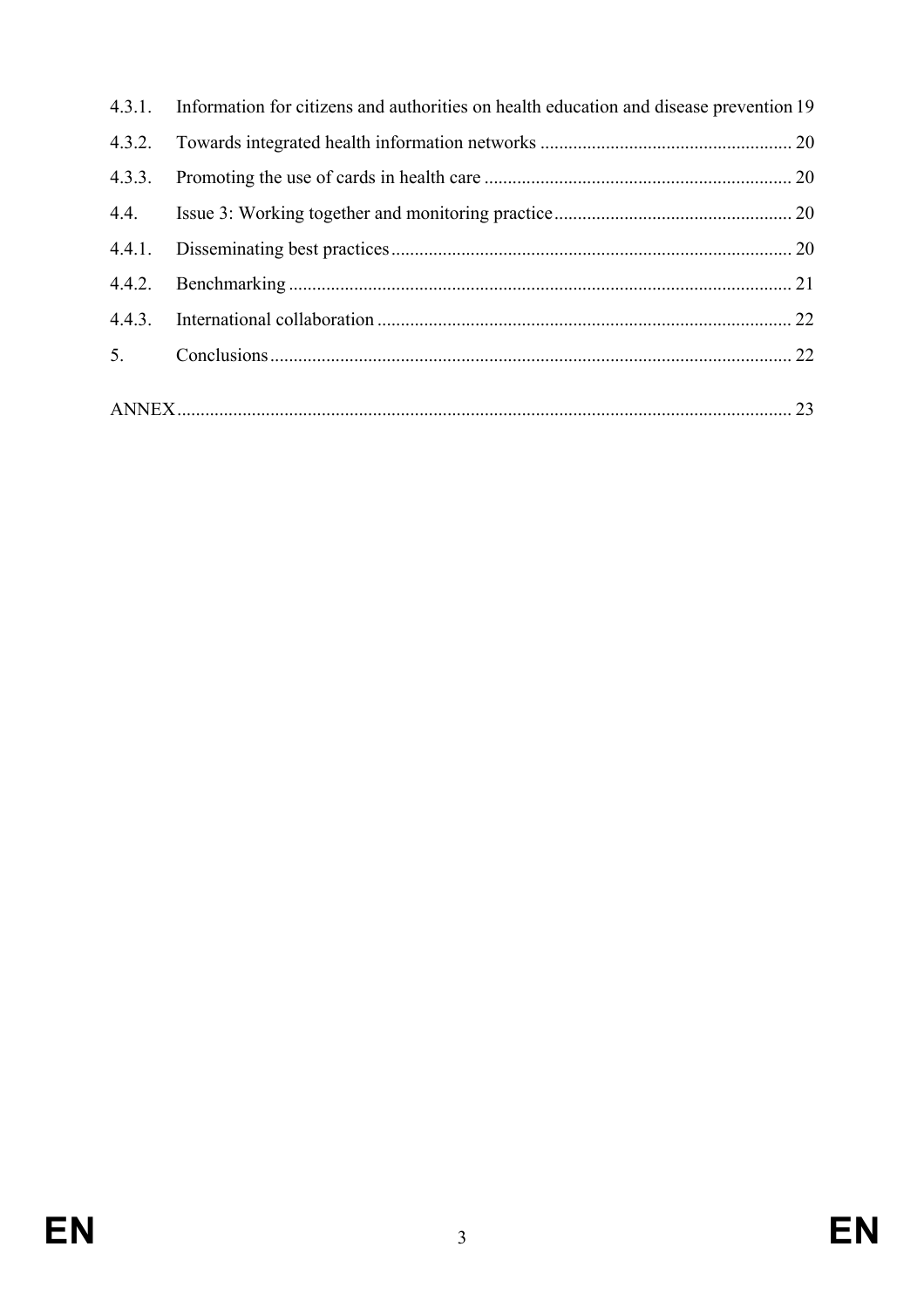#### **1. INTRODUCTION**

e-Health matters. It can improve access to healthcare and boost the quality and effectiveness of the services offered. e-Health describes the application of information and communications technologies across the whole range of functions that affect the health sector.

e-Health tools or solutions include products, systems and services that go beyond simply Internet-based applications. They include tools for both health authorities and professionals as well as personalised health systems for patients and citizens. Examples include health information networks, electronic health records, telemedicine services, personal wearable and portable communicable systems, health portals, and many other information and communication technology-based tools assisting prevention, diagnosis, treatment, health monitoring, and lifestyle management.

When combined with organisational changes and the development of new skills, e-Health can help to deliver better care for less money within citizen-centred health delivery systems. It thus responds to the major challenges that the health sector – which employs 9% of Europe's workforce – is currently facing.

e-Health is today's tool for substantial productivity gains, while providing tomorrow's instrument for restructured, **citizen-centred health systems** and, at the same time, respecting the diversity of Europe's multi-cultural, multi-lingual health care traditions. There are many examples of successful e-Health developments including health information networks, electronic health records, telemedicine services, wearable and portable monitoring systems, and health portals. Today, at least four out of five European doctors have an Internet connection, and a quarter of Europeans use the Internet for health information.

European Community research programmes have been supporting e-Health for the last fifteen years. The co-financing allocated since the early 1990s has reached €500 million, with a total budget about twice that amount. Many research results have now been tested and put into practice. This has put Europe in a leading position in the use of electronic health records in primary care and deployment of health (smart) cards. These developments have contributed to the emergence of a new "e-Health industry" that has the potential to be the third largest industry in the health sector with a turnover of  $E11$  billion. By 2010 it could account for 5% of the total health budget. At present, the e-Health industry in Europe – mainly made up of small- and medium-sized enterprises – has a competitive advantage, but it still needs to enjoy a more favourable business environment.

Member States have shown that they are keen to take an e-Health agenda forward<sup>1</sup>, drawing on best practices and experience from across the Union. This should enable a move towards a "European e-Health Area"; a framework built on a wide range of European policies and initiatives. In describing this European e-Health Area, an emerging framework for concerted actions and synergies in e-Health is envisaged that provides a favourable environment for the integration of related policies at a Community level. Since the health sector in Europe is a

Ministerial Declaration at Ministerial e-Health 2003 Conference. http://europa.eu.int/information\_society/eeurope/ehealth/conference/2003/index\_en.htm.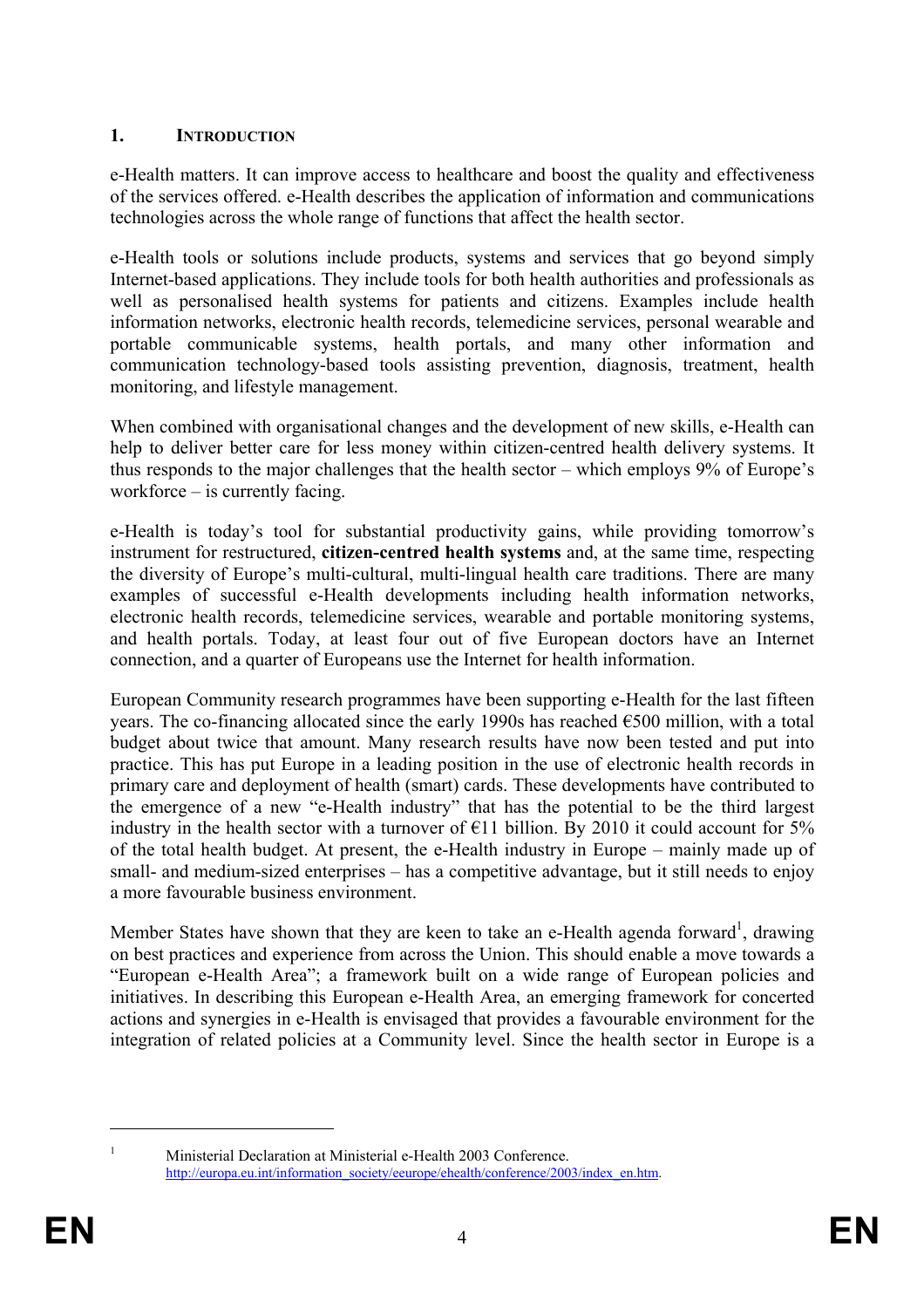predominantly public sector service, most of the challenges and actions described in the Communication on 'The Role of eGovernment for Europe's future'<sup>2</sup> also apply here.

e-Health plays a clear role in the European Union's *e*Europe strategy, and is key to achieving stronger growth and creating highly qualified jobs in a dynamic, knowledge-based economy the vision set out by the Lisbon European Council in March  $2000<sup>3</sup>$ <sup>4</sup>. To move ahead, action will be required within several important policy areas that range from research and the rollout of broadband networks in telecommunications, to action in public health, and work in Member States that promotes mobility and assesses the implications of European ageing on healthcare systems.

#### **2. CHALLENGES AND EXPECTATIONS FACING EUROPE'S HEALTH SECTORS AND THE ROLE OF E-HEALTH**

Healthcare systems around the globe face major challenges<sup>5</sup>, even if their nature and scale varies significantly between industrialised and developing countries. For the Union these challenges include:

- rising demand for health and social services, due to an ageing population and higher income and educational levels. In particular, by 2051, close to 40% of the Union's population will be older than 65 years old<sup>6</sup>;
- the increasing expectations of citizens who want the best care available, and at the same time to experience a reduction in inequalities in access to good health care;
- increasing mobility of patients<sup>7</sup> and health professionals within a better functioning internal market $s$ ;

<sup>&</sup>lt;sup>2</sup> *The Role of eGovernment for Europe's Future*, 2003.

<sup>&</sup>lt;sup>3</sup><br>European Council (2000), *Presidency Conclusions*. Lisbon European Council. 23-24 March, 2000.

COM (2002) 263 final. *eEurope 2005: An information society for all: An action plan to be presented in view of the Sevilla European Council, 21/22 June, 2002.* Brussels, 28.5.2000.

COM(2001) 723 final 05.12.2001, *The future of health care and care for the elderly: guaranteeing accessibility, quality and financial viability;*(6528/03, 20.02.2003) and *Joint report by the Commission and the Council on supporting national strategies for the future of health care and care for the elderly*. Within this context, the focus is on access to healthcare to everybody in an ageing society, with a high quality of health services and systems under conditions of higher expectations by citizens and shortages of health professionals, but with the necessary financial viability and sustainability of national health systems among all Member States in the long term.

Braun, A; A. Constantelou, V. Karounou, A. Ligtoet, & J-C. Burgelman (2003) *Prospecting ehealth in the context of a European Ageing Society: Quantifying and qualifying needs. Final report*. November 2003. IPTS/ESTO: Sevilla, Spain.

Patient mobility is addressed specifically in a Communication from the Commission, COM(2004), entitled *Follow-up to the high level reflection process on patient mobility and healthcare developments in the European Union.*<br><sup>8</sup> Preseletion 1408/71, the

Regulation 1408/71 that co-ordinates social security legal schemes has recently been amended to streamline and modernise access to health care across borders, particularly when undue delays occur in the patient's home Member State. In January 2004, the Commission adopted a proposal for a Directive on services in the internal market (COM(2004)2 final) which lays down a framework for the provision of services in the internal market, including health services, and for their reimbursement by the relevant health insurance institutions when healthcare is provided in another Member State. It should also be noted that, in March 2002, the Commission made a proposal on the recognition of professional qualifications (COM(2002) 119 final) which includes medical professions.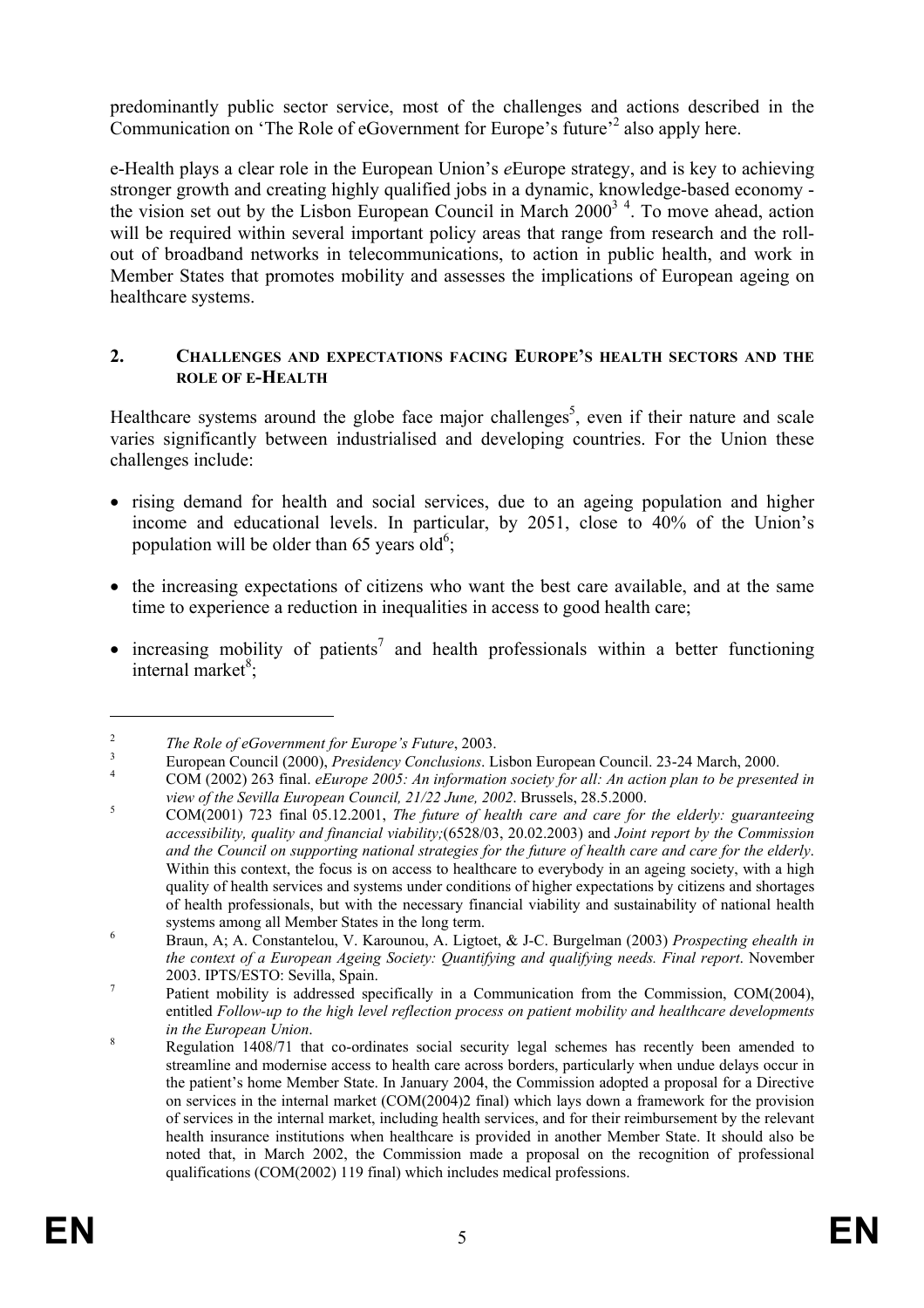- $\bullet$  the need to reduce the so-called 'disease burden'<sup>9</sup>, and to respond to emerging disease risks (for example, new communicable diseases like SARS);
- the difficulties experienced by public authorities in matching investment in technology with investment in the complex organisational changes needed to exploit its potential;
- the need to limit occupational accidents and diseases, to reinforce well-being at work and to address new forms of work-related diseases $^{10}$ .
- management of huge amounts of health information that need to be available securely, accessibly, and in a timely manner at the point of need, processed efficiently for administrative purposes, and
- the need to provide the best possible health care under limited budgetary conditions.

This focus on e-Health is part of a broader recognition of the added value of action in the health field at a European level. This is reflected in the Community Public Health Programme referred to in Decision 1786/2002/ $EC^{11}$ . In addition, the Commission has proposed further steps to support Member States in the on-going reform of health care systems. Progress should be monitored and benchmarked and the Commission has proposed applying the open method of coordination to health care and care for elderly persons $^{12}$ .

The Spring Report 2004 offers further support for the *e*Europe action plan 2005, and the Lisbon strategy in improving health care and obtaining efficiency gains $13$ . Although, according to Article 152 of the Treaty, and particularly its paragraph 5, Community action in the field of public health must fully respect the competence of the Member States in the field of health care, other developments – such as e-Health systems and services – can have an impact on health systems.

## **2.1. e-Health: systems and services that benefit the health sector**

e-Health systems and services combined with organisational changes and the development of new skills are key enabling tools. They can deliver significant improvements in access to care, quality of care, and the efficiency and productivity<sup>14</sup> of the health sector. A recent large-scale

<sup>9</sup> The disease burden is a measure of the health of a population and quantifies the total impact of disease

in terms of incidence of mortality, disability, and the cost of illness.<br><sup>10</sup> The costs of accidents at work and occupational diseases are between 2.6% and 3.8% of national gross domestic product in the various European Member States. For further details, see Communication from the Commission on the practical implementation of the provisions of the Health and Safety at Work Directives. COM(2004) 62 final, February 2004.<br>
11 Decision No 1786/2002/EC of the European Parliament and of the Council of 23 September 2002

adopting a programme of Community action of public health (2003-2008), OJ L 271 of 9.10.2002.<br><sup>12</sup> See the Spring Report 2004: *Delivering Lisbon*, COM(2004) 29, 21.1.04. The Commission is taking

forward these ideas in a Communication on the open method of co-ordination in the area of health care in 2004. The open method of co-ordination is designed to help Member States to develop progressively their own policies, and involves fixing guidelines, establishing quantitative and qualitative benchmarks, translating European guidelines into national and regional policies, and monitoring, evaluation and peer review – see European Council, 2000. *Presidency Conclusions.* Lisbon European Council, 23-24 March, 2000.<br>
13 Spring Report 2004: *Delivering Lisbon*, COM(2004) 29, 21.1.2004.<br>
14 eHealth systems and services can reduce costs and improve productivity in such areas as i) billing and

record-keeping, ii) reduction in medical error, iii) alleviation of unnecessary care, and iv) savings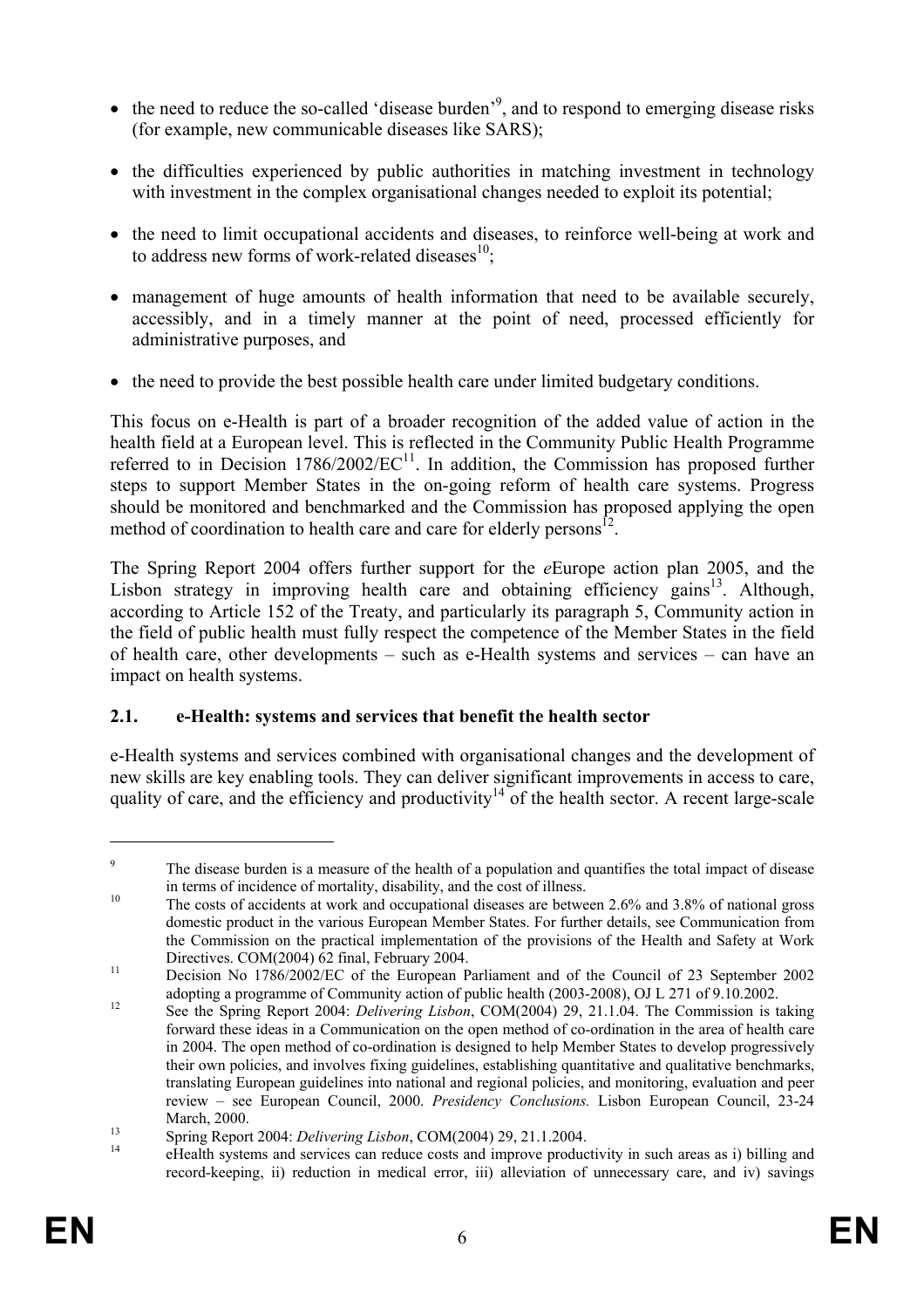survey identifies the very different ways in which different Member States systems and enterprises are addressing how the e-business aspects of e-Health can become key drivers for change, and productivity gains, in such areas as infrastructure and skills development, internal business processes, procurement procedures and supply chain management, marketing and sales, and functions of the extended business<sup>15</sup>. As a public sector service industry, around 80% of the cost of the sector is human resources. In both the old and new Member States, 75% of all expenditure comes from public sources<sup>16</sup>.

The amount and complexity of health-related information and knowledge has increased to such a degree that a major component of any health organisation is information processing. The health sector is clearly an information intensive sector which increasingly depends on information and communication technologies. These technologies are supporting progress in medical research, better management and diffusion of medical knowledge, and a shift towards evidence-based medicine. e-Health tools support the aggregation, analysis and storage of clinical data in all its forms; information tools provide access to the latest findings; while communication tools enable collaboration among many different organisations and health professionals.

## **2.2. Empowering health consumers: patients and healthy citizens**

Both as patients and as healthy citizens, people can benefit from better personal health education and disease prevention. They need support in managing their own diseases, risks – including work-related diseases – and lifestyles. A growing number of people are looking proactively for information on their medical conditions<sup>17</sup>. They want to be involved actively in decisions related to their own health, rather than simply accepting the considerable discrepancy ('asymmetry') in knowledge between themselves and health professionals. e-Health services provide timely information tailored to individuals in need. Specialised online resources are available for health education, safety and security at work,<sup>18</sup> and lifestyle management. The Commission has been active in establishing quality criteria for Health related websites<sup>19</sup> and accessibility of web sites<sup>20</sup>.

Personalised systems for monitoring and supporting patients are also currently available – examples include wearable or implantable communication systems for continuous monitoring

achieved by business-to-business e-commerce, cited in P.M. Danzon and M. Furukawa, e-Health: Effects of the Internet on Competition and Productivity in Health Care (2001) In *The Economic Payoff from the Internet Revolution*, the Brookings Task Force on the Internet, Brookings Institution Press:

Washington.<br><sup>15</sup> Stroetmann K.A. and V.N. Stroetmann (2004) *Electronic business in the health and social services sector – Sector Impact Study No. 10-I (draft). The European e-business W@tch 2003/4*, European Commission, Enterprise Directorate General: Brussels/Bonn, February 2004.<br>
See footnote 15.<br>
Native A. Market S. Weit, M. Technical J. Didn

<sup>17</sup> Detmer, D.E., P.D. Singleton, A. Macleod, S. Wait, M. Taylor, and J. Ridgwell (2003), *The Informed Patient: Study Report*, Cambridge University Health, Judge Institute of Management: Cambridge, UK. March 2003.<br>
The European Agency for Safety and Health at Work offers a wide range of web resources on accident

and diseases prevention and guides of best practices for both employers and employees. See http://europe.osha.eu.int/.<br>
Communication on *e*Europe 2002: Quality Criteria for Health related Websites

http://europa.eu.int/information\_society/eeurope/ehealth/index\_en.htm. 20 COM(2001) 529. *eEurope 2002: Accessibility of Public Web Sites and their Content*. http://europa.eu.int/information\_society/topics/citizens/accessibility/web/wai\_2002/cec\_com\_web\_wai \_2001/index\_en.htm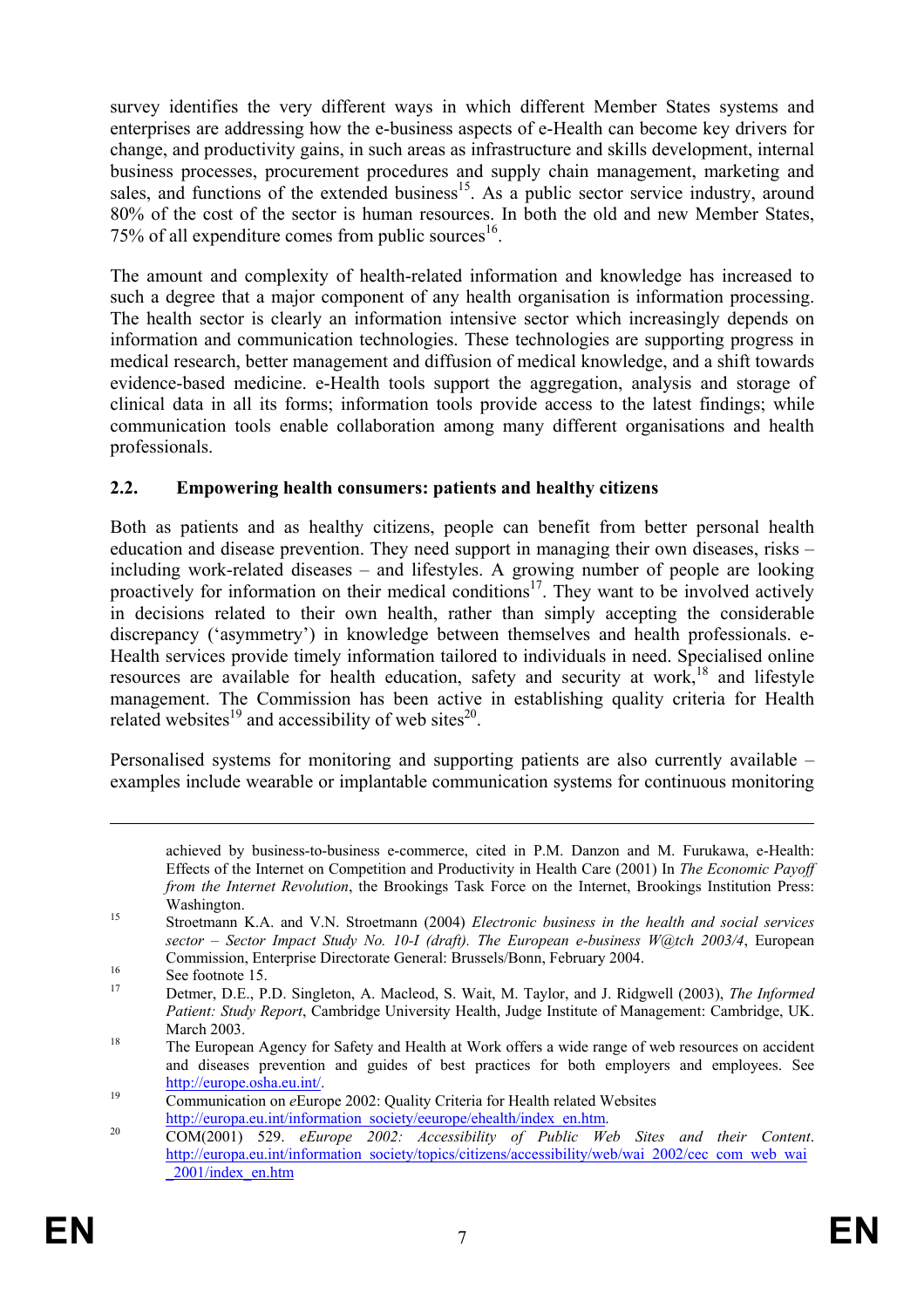patients' heart conditions. These systems can help shorten or completely avoid the stay of patients in hospitals, while ensuring monitoring of their health status.

Having access to comprehensive and secure electronic health records has been shown to improve quality of care and patient safety. This will facilitate appropriate treatment of patients in providing health professionals with a better knowledge of the patient's history and of previous interventions by other colleagues. If interoperable, given patient mobility, electronic health records will also improve conditions for treatment in other European Union countries.

## **2.3. Assisting health professionals**

The priority of medical professionals is to offer best quality care within available resources and, above all – according to the Hippocratic oath – while doing no harm to the patient (*primum non nocere*). However, unfortunately, medical errors still occur. Some of these might be avoided<sup>21</sup> by making good use of e-Health systems that can provide vital information, alerts, and make best practices, expert advice and results of clinical treatment more widely available.

e-Health tools and applications can provide fast and easy access to electronic health records at the point of need. They can support diagnosis by non-invasive imaging-based systems. They support surgeons in planning clinical interventions using digital patient specific data, provide access to specialised resources for education and training, and allow radiologists the possibility to access images anywhere. Thus, the workplace is being redefined and extended. Digital data transfer enables more effective networking among clinical institutions across Europe, and the creation of a European network of centres of reference – as is planned in the Communication on patient mobility, which provides for this initiative. Electronic health records also enable the extraction of information for research, management, public health or other related statistics of benefit to health professionals.

e-Health can benefit not only health professionals but all the staff employed in the health sector including nursing, care, and administrative staff (in 2002, this was 17.5 million persons in the prospective European Union of 25 Member States or 9.3% of total workforce)<sup>22</sup>. Furthermore, e-Health can contribute to achieving a safer working environment for health practitioners. (In the European Union, health and social services have an accident rate which is 30% above the average by sector of accidents recorded<sup>23</sup>. Most accidents relate to infectious diseases and dangers, back injuries, and shocks and hazards associated with electrical equipment or compressed gases.)

# **2.4. Supporting health authorities and health managers**

Health authorities and managers are responsible for the proper organisation and running of health systems. They do this against the background of increasing budgetary pressures and rising patient expectations. e-Health systems can play a major part in meeting those pressures by making the health sector more productive, and delivering better results with fewer

<sup>&</sup>lt;sup>21</sup> Silber, Denise (2003) Comment améliorer le système de santé? Harvard University Colloquium, August 2003. *Espace Européen*, October 17, 2003. 22 Labour Force Survey 2002, published in 2003. See also Employment in Europe 2003:

http://europa.eu.int/comm/employment\_social/employment\_analysis/employ\_en.htm. 23 Communication from the Commission, *Adapting to change in work and society: a new Community* 

*strategy on health and safety at work 2002-2006*, COM(2002) 118 final, March 2002.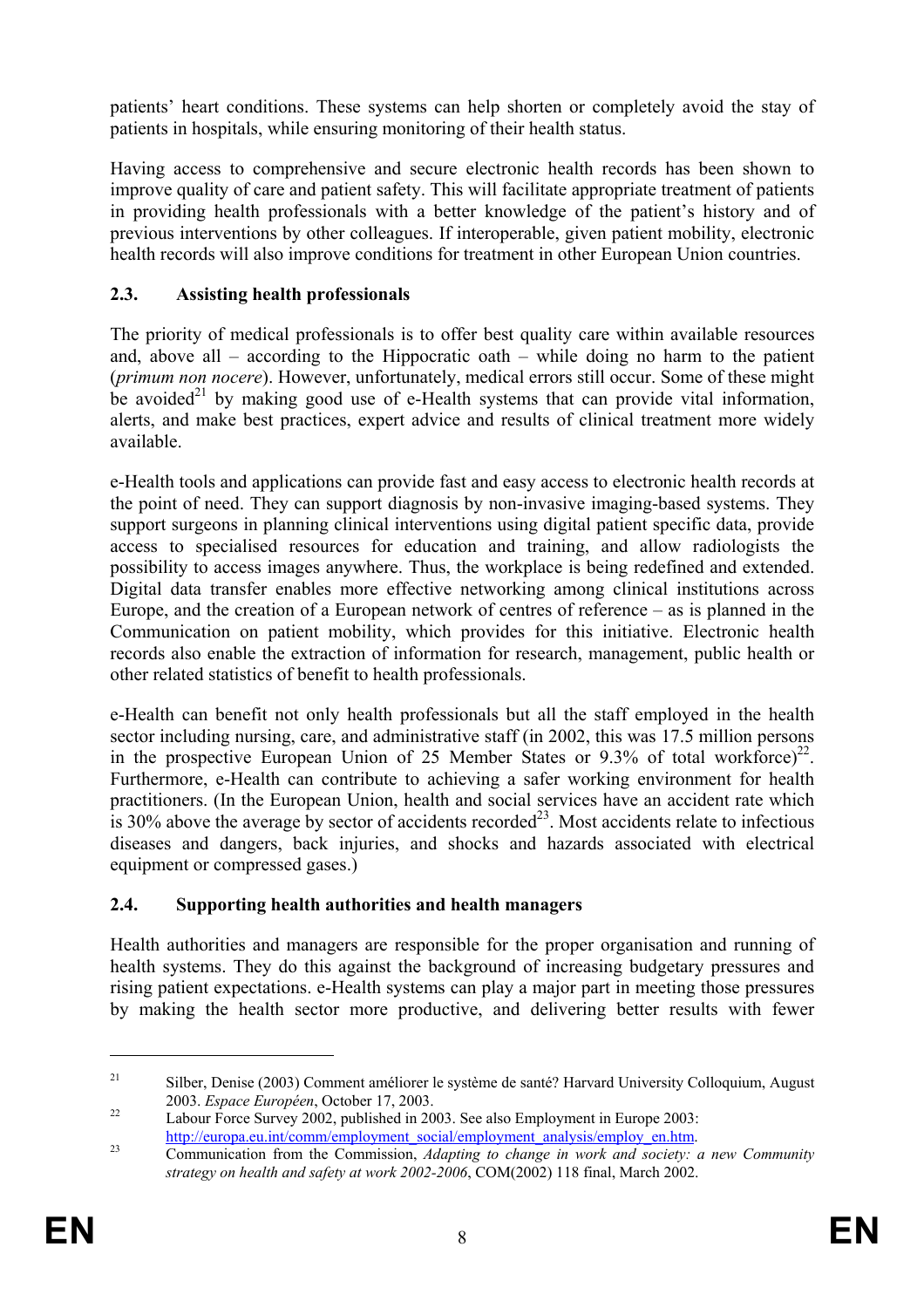resources. Unfortunately, the currently available paper-based information aggregation and processing has major limitations.

A proper management of public health and clinical health can be undertaken only on the basis of comprehensive and high-quality administrative and clinical data. Health authorities in Member States would benefit from better access to more comparable data on health issues. There is a need for data, and an underlying infrastructure, that help health authorities to collaborate – for example, on how to tackle communicable diseases.

Integrated and comprehensive data can be provided in good time using e-Health tools, such as electronic health records and support for care flow management. Automatic data extraction from electronic health systems that operate according to Europe's legal requirements on data protection and privacy<sup>24</sup> could provide missing data that facilitates proper evaluation of muchneeded resources and eradicates the huge administrative burden of filling in separate forms for reimbursement – a clear example of a productivity gain to be achieved through e-Health systems and services. These initiatives form a definite trend in the aim to modernise healthcare systems<sup>25</sup>

Increased networking, exchange of experiences and data, and benchmarking, is also necessary at the European level in the health sector. Drivers for this include the need for improvements in efficiency, and the increased mobility of patients and health professionals under an emerging internal market in services. The situation requires the integration of clinical, organisational, and economic information across health care facilities, so as to facilitate virtual enterprises at the level of jurisdictions and beyond<sup>26</sup>.

e-Health systems can empower managers by spreading best practices and helping to limit inefficient and inappropriate treatment. This is the single most important step in releasing resources and ensuring broad access for everyone to quality care. In addition, e-Health opens new opportunities for people who live in remote areas with only limited healthcare services, as well as marginalised groups (such as persons with different degrees of disability, whether minor or more severe<sup>27 28</sup>). e-Health is already proving in Europe and in the developing world that it can provide a platform for telemedicine services such as tele-consultations (second medical opinion); telemonitoring; and telecare, either in the home or the hospital $^{29}$   $^{30}$ .

<sup>&</sup>lt;sup>24</sup> Data Protection Directive 95/46/EC. OJ L 281, 23.11.1995.<br><sup>25</sup> Spains Papert 2004: *Delivering Lights, COM*(2004) 29, 21.

<sup>&</sup>lt;sup>25</sup> Spring Report 2004: *Delivering Lisbon*, COM(2004) 29, 21.1.2004.<br><sup>26</sup> A. Rossi Mori. *Integrated clinical information systems: an essential resource – an opportunity for international cooperation*. Draft in preparation February 11, 2004 for publication in the Swiss Medical Informatics Journal. Spring edition 2004.<br>
<sup>27</sup> Employment and Social Dimension of Information Society, eInclusion working paper, 2003.

<sup>28</sup> Braun, A; A. Constantelou, V. Karounou, A. Ligtoet, & J-C. Burgelman (2003) *Prospecting ehealth in the context of a European Ageing Society: Quantifying and qualifying needs. Final report*. November

<sup>2003.</sup> IPTS/ESTO: Sevilla, Spain.<br><sup>29</sup> See L. Beolchi (editor) (2003) *Telemedicine glossary, 5<sup>th</sup> edition, 2003 working document. Glossary of concepts, technologies, standards and users*. Information Society Directorate-General: Brussels, Belgium, September 2003 for a wide variety of definitions particularly with regard to medically-based

homecare.<br>
<sup>30</sup> A number of best practices in the tele-consultation and telecare field were submitted as candidates to the eHealth 2004 conference, and are included within the associated exhibition. See, http://www.ehealthconference2004.ie and http://www.e-europeawards.org/.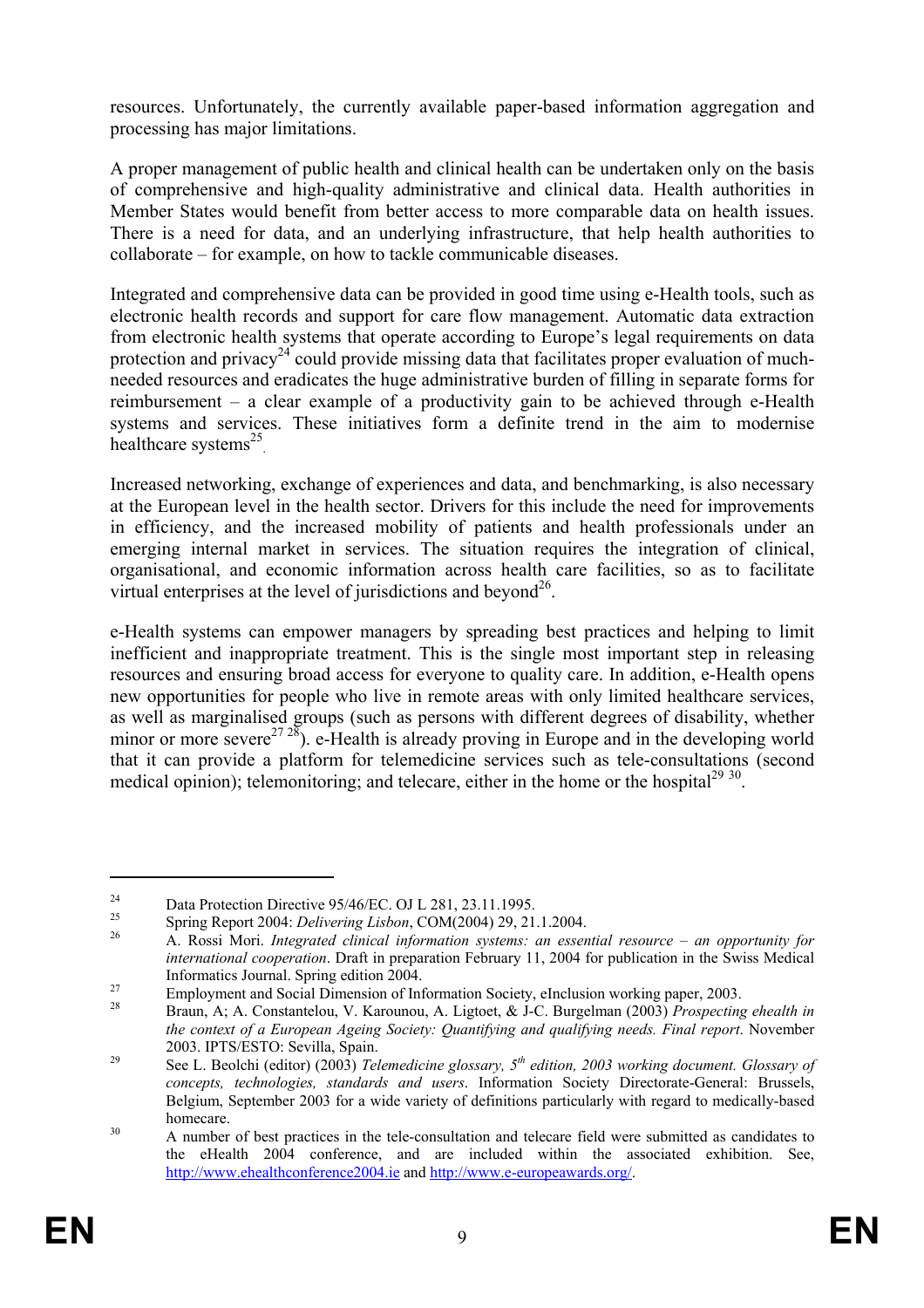## **2.5. e-Health: the third largest industry in the European health sector**

According to a recent study<sup>31</sup>, e-Health is emerging as the new "industry" alongside pharmaceuticals and the medical devices sector. By 2010, e-Health spending may account for up to 5% of the total health budget of the 25 Member States from just 1% in 2000 (for 15 Member States)<sup>32</sup>. European businesses have every opportunity to become leading global players in this new industry.

Information and communication technologies have played a key role in the pharmaceutical and medical device sectors. In drugs research, new technologies are helping scientists to simulate and aggregate data from clinical trials and to test new theories. The newest medical devices are equipped with powerful software that aids their performance and safety – for example, through remote monitoring of functions - and that provides decision support to health professionals and/or patients.

## **3. STATE OF PLAY**

## **3.1. Examples of e-Health and its benefits**

Fifteen years of regional, national, and international research and development in funding for e-Health in Europe have resulted in a wide number of applications that have been implemented in several Member States $33$ . There are many good examples of e-Health initiatives at a national and regional level within the European Union<sup>34</sup>. Forty out of the over 180 real-life e-Health solutions submitted were exhibited at the e-Health Ministerial conference in 2003. Some support the use of smart cards, others are large-scale health information networks supporting services such as MEDCOM in Denmark, EVISAND in Spain, SJUNET in Sweden, and HYGEIANET in Greece<sup>35</sup>.

There is considerable demand from Member States for further action to promote best practices and share experience in this area. Currently, for example, the Employment and Social Dimension of the Information Society collects best practices on the employment and social inclusion aspects of e-Health and healthcare in the knowledge society<sup>36</sup>.

## MEDCOM – Danish health information network

<sup>31</sup> Deloitte and Touche (2003) eHealth. *Health Information Network Europe. Final report*. 32 *The European e-Business Report - 2002/2003 edition. A portrait of e-business in 15 sectors of the EU economy* - 1st Synthesis Report of the e-Business W@tch. Luxemburg: Office for Official Publications of the European Communities, 2003. ISBN 92-894-5118-1; Empirica, SIBIS, *Benchmarking Highlights* 

*<sup>2002:</sup> Towards the Information Society in Europe and the US*, May 2003. See http://www.sibis.org/. 33 A*pplications relating to health. Fifth research and development framework programme 1998-2002*. Final report. April 2003 edition. Information Society General-Directorate: European Commission, <sup>34</sup> <sup>2003</sup>.<br><sup>34</sup> The proven benefits of regional (community, district, county) health information systems are discussed

<sup>&</sup>lt;sup>35</sup> in the guide to the exhibition of the Ministerial e-Health 2003 conference.<br>
Silber, D (2003) *The Case for eHealth*. Presented at the European Commission's first high-level<br>
conference on eHealth, May 22/23, 2003. EI

<sup>&</sup>lt;sup>36</sup> To date, the High Level Group on the Employment and Social Dimension of the Information Society (ESDIS) has focused on the safe and healthy usage of information and communication technologies at work (SEC(2002) 372 and (SEC(2003) 652), as well as on the the potential opportunities of online health services for disadvantaged groups (SEC(2001) 412), that is also referred to in a Council Resolution on e-Inclusion adopted in October 2001.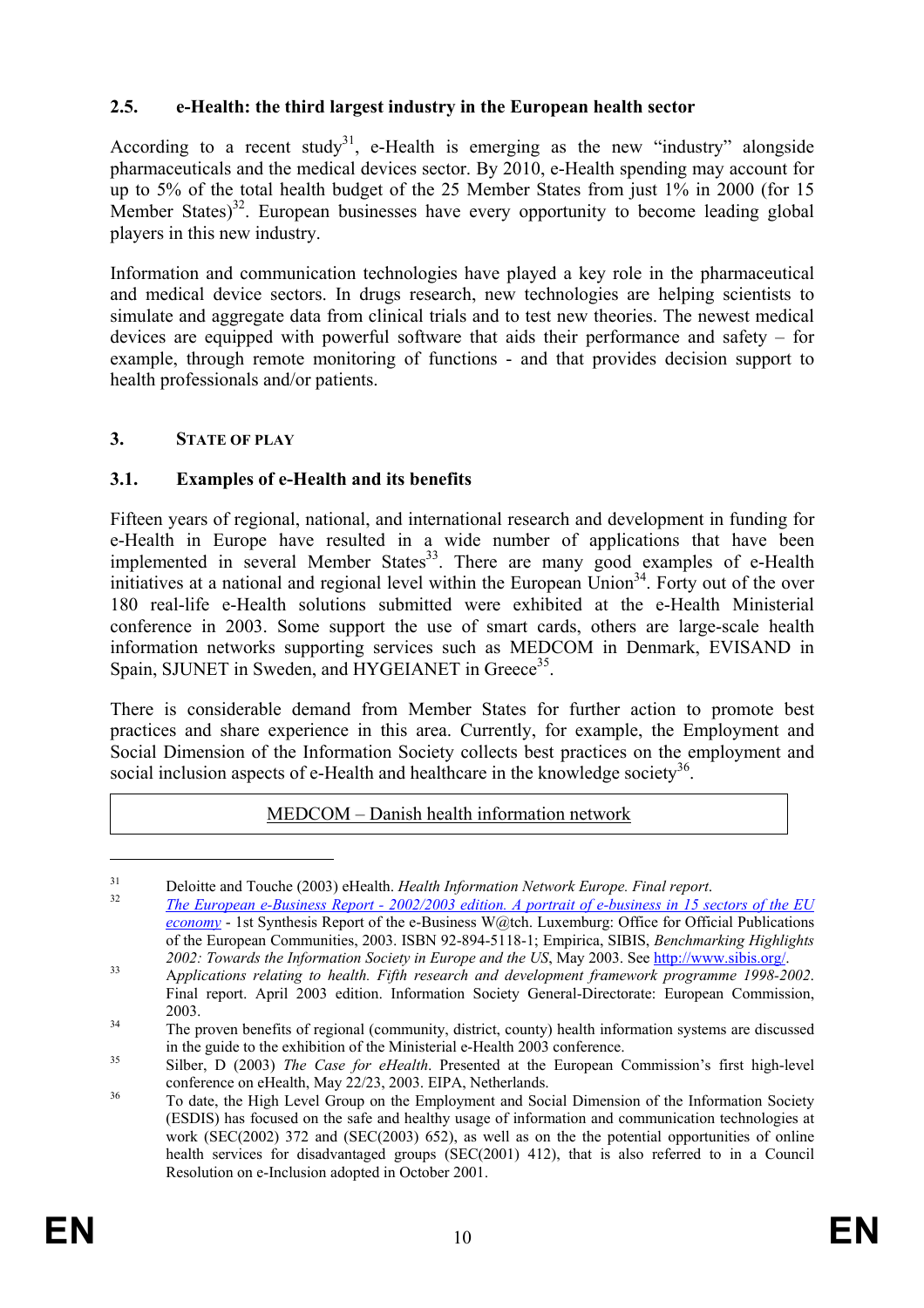MEDCOM currently handles over 80,000 messages daily. 100% of hospitals, pharmacies, emergency doctors, 90% of general practitioners, 98% of laboratories, 55% of specialists, and 20% of municipalities are connected to it. MedCom enables hospitals to use electronic referrals, and avoid data re-entry. The professional quality of referrals has risen, and discharge letters are stored directly. The monthly status and number of messages per month can be monitored at www.medcom.dk.

First studies suggest that MEDCOM has delivered substantial savings. In terms of human resources, more than 25 thousand person-months are saved. Given the average monthly employee salary of  $\epsilon$ 3,350, this translates into savings of  $\epsilon$ 22.5 million.

As the penetration of personal computers and use of the Internet in Europe increases, a critical mass of users - general practitioners, patients and citizens - is being created for the provision of online health care services. Eurobarometer surveys have shown a steady rise in the rate of Internet connections by general medical practitioners<sup>37</sup>. The 2002 Eurobarometer survey<sup>38</sup> showed that an average of 78% of EU medical general practitioners were online, with - at the highest levels - 98% in Sweden and 97% in the United Kingdom.



The use of networks, including the Internet, to deliver patient care is also growing. On average in the European Union of 15 Member States, 48% of medical practitioners use electronic health care records, and 46% use the Internet to transmit patient data to other care providers for the purposes of continuity of care. But a fully interactive use of the Internet to deliver care to patients through the provision, for example, of e-mail consultation (12%) or to enable patients to book appointments online (2%) appears to be only in its early stages. Figures ranging from 2000 to 2002 show the different levels of Internet connection among Europe's general practitioners, and the high levels of use for continuing education with low levels of use for telemedicine services.

| Eurobarometer EU 15          | <b>2000</b> | 2001 | 2002 |
|------------------------------|-------------|------|------|
| GPs with internet connection | 44%         | 77%  | 78%  |

<sup>37</sup> Eurobarometer 2001-2003.

Eurobarometer, 2002 http://europa.eu.int/comm/public\_opinion/.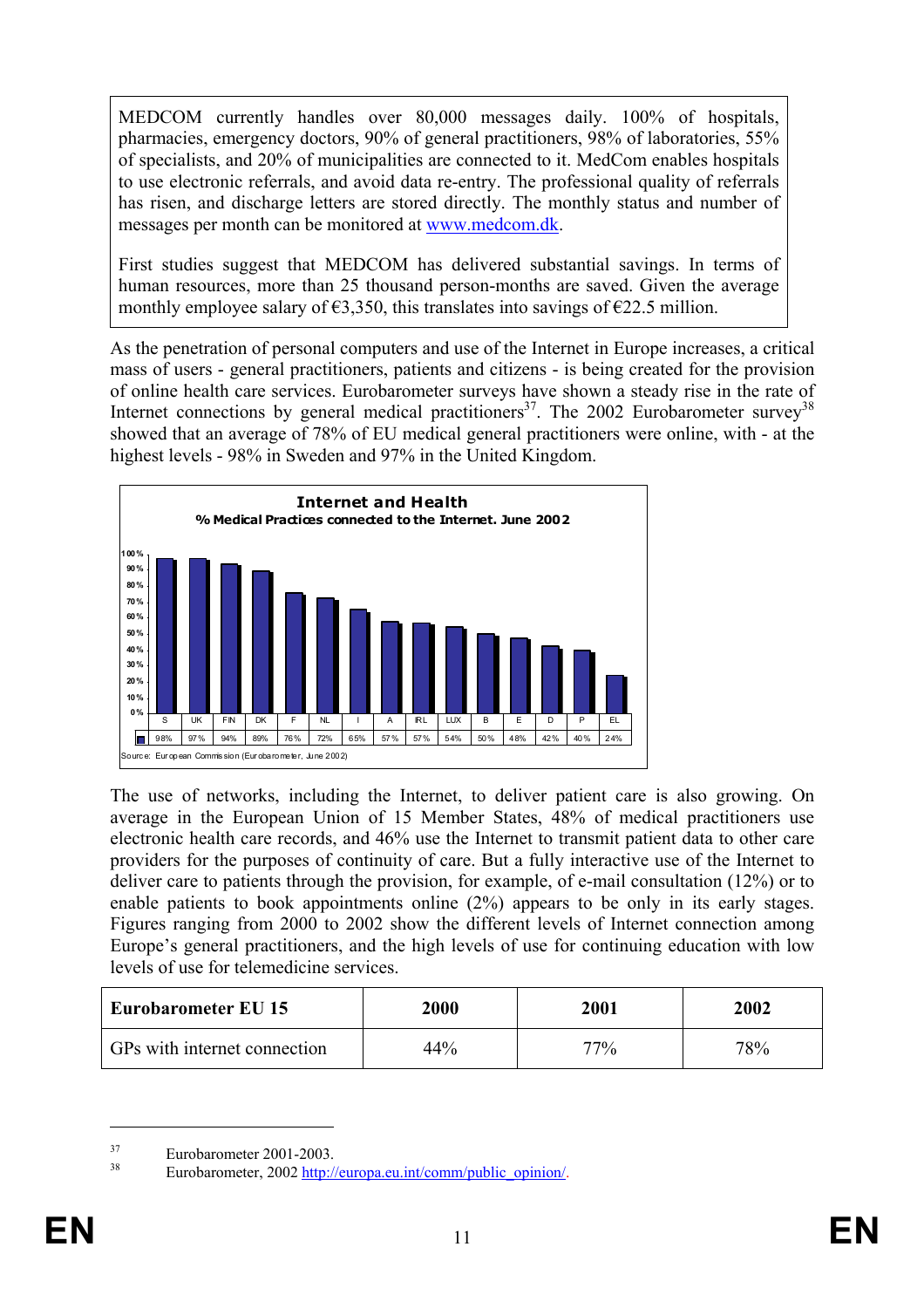| for continuing education         | $34\%$ | 70% | 72% |
|----------------------------------|--------|-----|-----|
| to transfer patient medical data | 9%     | 37% | 46% |
| to offer telemedicine services   | $5\%$  | 7%  | 12% |

Health professionals are benefiting increasingly from applications that improve the services they offer and reduce medical risks in Europe. These include online registers or databases for cancer prognosis, and fully integrated hospital information systems such as COHERENCE in Paris, access to electronic 'libraries', archives or databases containing data on evidence-based medicine, electronically-assisted prescription reducing error and cost, and teleconsultation in a range of areas such as neurology, pathology, and psychiatry. Other examples of systems which can be used by patients and citizens, and other health consumers, include applications related to rare diseases, mental health forums and services, and primary healthcare call centres and kiosks such as NHS Direct in the UK.

## NHS Direct Online

NHS Direct Online, http://www.nhsdirect.nhs.uk/ established in 1999, provides health information online and access to a 24-hour nurse helpline via telephone. Six million people have accessed NHS Direct Online website in about two years. There were half a million visitors in January 2003. The website has been available since July 2000. It gives information on over 70,000 physical national health service (NHS) sites providing health services to the public. NHS Direct call centres direct people to these physical offices. NHS Direct has also put 200 touch screen kiosks in popular locations, equipped with printers and accessible to wheelchair users. Locations include NHS centres, chemists, libraries, and supermarkets. Around 300 people use each kiosk every month, which adds up to around 60,000 users a year.

Systems such as these are giving patients more information about their condition and choices, so that they can take more responsibility for healthcare decisions. The March 2003 Eurobarometer survey<sup>39</sup> on health information sources shows that 23% of Europeans use Internet for health information. 41% of the European population considers that the Internet is a good source of information on health.

## **3.2. Major challenges for wider implementation**

Despite the availability and proven benefits, e-Health systems and services are not yet widely used in real-life medical or health situations. In many places, development is still at a pilot phase, often financed through research grants. The speed of organisational change is often slow, and it can take up to twenty years to achieve full implementation. A broad range of challenges remain to wider implementation<sup>40</sup>.

• **Commitment and leadership of health authorities**, in particular related to financial and organisation issues, are essential elements for the successful deployment of e-Health. For

 $39$  Eurobarometer 58.0, March 2003.

<sup>40</sup> I. Iakovidis (1998) Towards Personal Health Record: Current situation, obstacles and trends in implementation of Electronic Healthcare Records in Europe, In *International Journal of Medical Informatics*, vol. 52, no 123, pp 105 –117.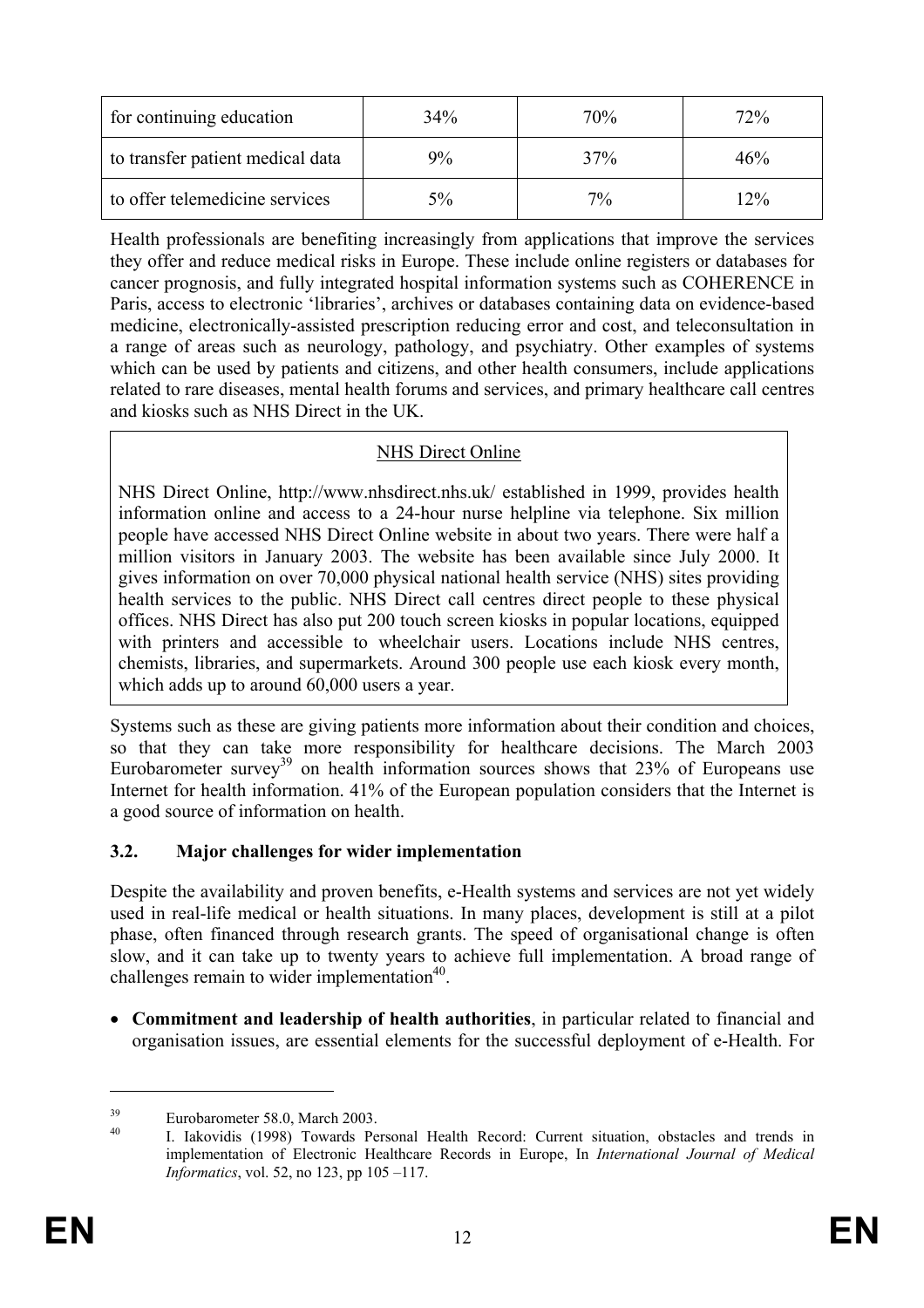e-Health to improve the way healthcare is provided, it must be combined with organisational changes and the development of new skills in users. e-Health was often traditionally perceived by health authorities as a low spending priority. However, it is now seen as a matter of substantial importance within public health policies. There has been rapid progress over the last few years and many Member States – such as the United Kingdom and Slovenia – have now adopted strategic plans for the deployment of e-Health. Moreover, **organisational and cultural approaches** relating to the way health care is delivered varies between Member States and between organisations. Typically, in the health area, the introduction of new applications, techniques, and medicines has been slow, yet – in organisational terms – the introduction of information and communication technologies has developed relatively fast. Hospitals too will be important players in the evolution towards e-Health, and their involvement in adoption will be central to new forms of healthcare delivery.

- **Interoperability of e-Health systems**. Interoperability should enable the seamless integration of heterogeneous systems. This will allow secure and fast access to comparable public health data and to patient information located in different places over a wide variety of wired and wireless devices. However, this depends on standardisation of system components and services such as health information systems, health messages, electronic health record architecture, and patient identifying services. Work has been launched within European standards organisations to answer this issue partly, but the take-up of e-Health interoperability standards has been slow and – in addition – to achieve actual interoperability is a separate task. Interoperable e-Health solutions should also support the technical platform for the implementation of such initiatives as the creation of a European network of centres of reference to promote co-operation across medical institutions across the Community $41$ .
- **User friendliness of e-Health systems and services**. A top priority for health providers in using an e-Health system is speed in getting the desired, high-quality results. There is an absolute need for fast connection, connectivity, and high speed. This highlights the importance of ensuring broadband connection for online health services and infrastructure for regional health information networks<sup>42</sup>. Configuring personal preferences to ensure usability is also key.
- **Lack of regulation and fragmentation of e-Health market in Europe**. Most e-Health solutions in the Union have either been designed by small- and medium-sized businesses or are developed internally by specific health organisations. The lack of standards and accreditation of products, together with different national regulations, have pushed up the cost of development and customisation. This has held the e-Health industry back from more substantial investment in e-Health solutions. Overall, health care systems are highly regulated through different forms of national regulation yet, at the same time, there is a need for improving legal certainty regarding the conditions for reimbursement of medical costs incurred in another Member State<sup>43</sup>.

<sup>&</sup>lt;sup>41</sup> These latter issues on centres of reference are addressed in a Communication from the Commission, COM(2004) 301, entitled *Follow-up to the high level reflection process on patient mobility and*  healthcare developments in the European Union.<br>COM(2003) 65 final *Electronic Communications: the Road to the Knowledge Economy*.<br>Article 23 of the Proposal for a Directive on services in the Internal Market (COM(2004) 2 f

SEC(2003) 900 on the application of internal market rules to health services.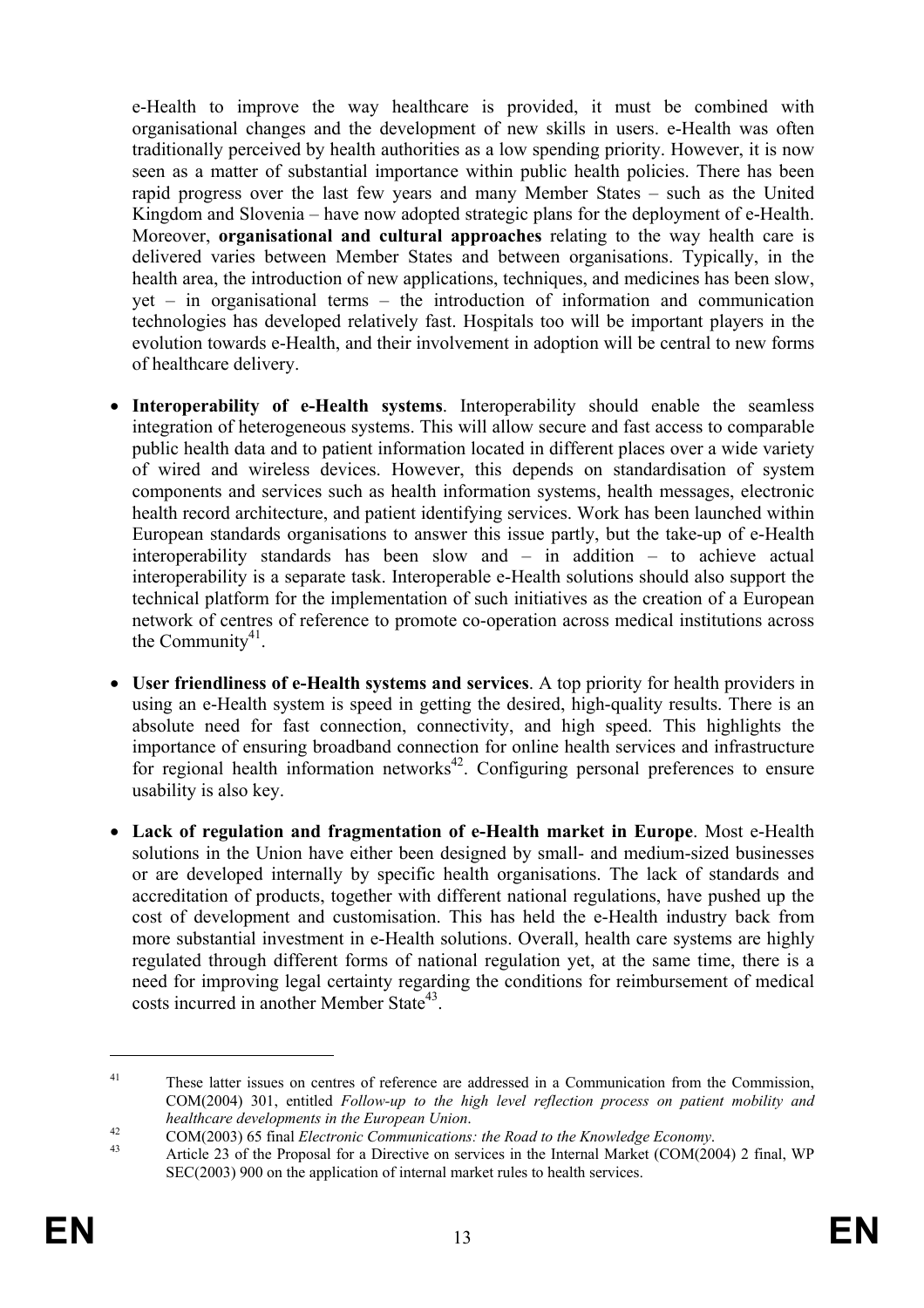- **Confidentiality and security issues**. Firstly, the **confidentiality** and protection of patient data is governed by the general European Union rules of data protection, as well as by the requirements of ePrivacy legislation regarding communications infrastructure<sup>44</sup>. The requirement for confidentiality makes health information systems **security** critical. There is a provision within the general data protection directive to create a code of conduct for special domains such as health, but this has not yet been taken forward. Another important legal issue is **liability** in the event of problems - such as technical malfunctions of the system, network, or provision of the service itself - that result in serious harm to a patient. While there are currently no specific guidelines or liability rules, as with any emerging or growing area of practice, only the increased use of e-Health applications and the performance of eHealthcare will make its potential fully visible as well as raising any remaining legal uncertainties<sup>45</sup>. The electronic commerce Directive<sup>46</sup>, which creates a legal framework for the provision of information society services, also applies to the provision of online health services. The Directive, principally by virtue of its internal market clause, contributes to the legal certainty and clarity needed for the provision of online information society services throughout the entire Community. In particular, its provisions on information and transparency requirements, commercial communications, the liability of intermediary service providers, and the basic principles it establishes regarding electronic contracts, provide for high standards in the provision of online services in all Member States, thus also increasing consumer confidence. Further steps might be considered if they could show that even greater legal certainty would reinforce patient confidence in e-Health services. Similar safeguards for qualifications might also be useful. Building **trust** is a prerequisite to the development of an information society, in e-Health probably more than anywhere else. Citizens prefer services and information tailored to their needs and requirements, while knowing that their right to privacy is protected.
- Issues relating to the **mobility** of patients, including the cross border circulation of goods and services, among which e-Health services are of growing importance<sup>47</sup>. In this light, a European strategy is needed – which forms part of the current Communication on patient mobility - to ensure that citizens can exercise their rights to seek care in other Member States if they wish, and that European cooperation can help systems to work together to meet better the challenges they face. Regulation 1408/71 has been recently updated to take these issues into account: it provides a streamlined framework for the assumption of costs arising from cross border healthcare, based on the tariffs and fees in force in the Member State where the healthcare is delivered. However, to benefit from this equal treatment provision, the social security institutions may be allowed, in certain circumstances (most notably hospital care), to grant an authorisation prior to the delivery of the care. In

<sup>44</sup> See, for example, the *Data Protection Directive* 95/46/EC OJ L 281, 23.11.1995; *Electronic Signatures Directive* 99/93/EC OJ L 13, 19.1.2000; or the *Telecommunications Privacy Directive*, 02/58/EC OJ L281, 31.7.2002 that replaced 97/66/EC.<br>
Draft Commission Staff working document, *eEurope 2002: Legal issues in eHealth*. Unpublished.<br>
Directive 2000/31/EC of the European Parliament and of the Council of 8 June 2000 on

aspects of information society services, in particular electronic commerce, in the Internal Market (Directive on electronic commerce), OJ L 178, 17.7.2000, p.1.<br>
Patient mobility is addressed specifically in a Communication from the Commission, COM(2004) 301,

entitled *Follow-up to the high level reflection process on patient mobility and healthcare developments in the European Union.*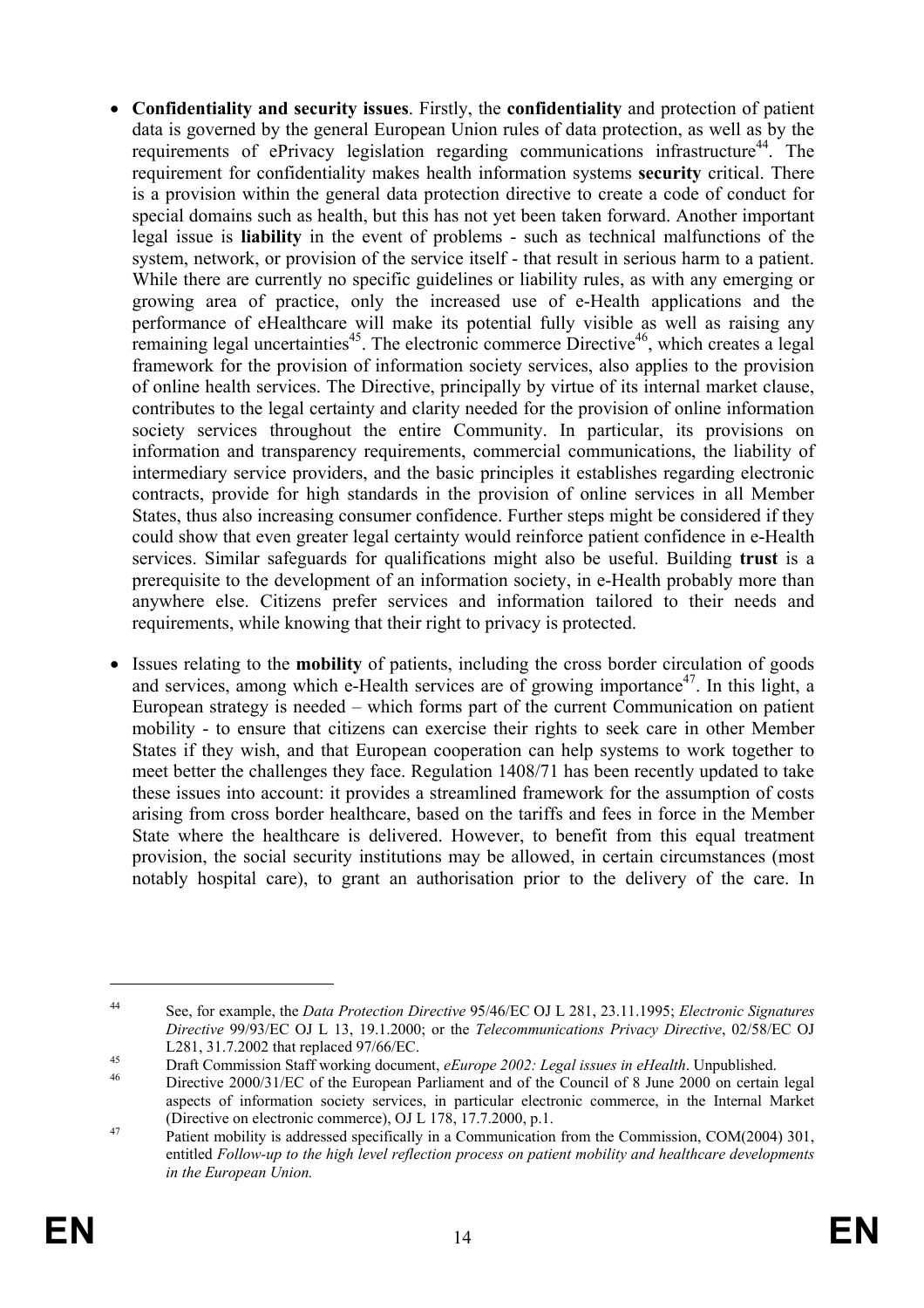addition, in January 2004, the Commission adopted a proposal for a directive on services in the internal market which deals with the cross border provision of health care services <sup>48</sup>.

- Stronger cooperation among health providers across Europe is needed to enable wider implementation. Hence, the **establishment** of European networks of reference<sup>49</sup> recommended by the high-level task force on patient mobility in its final report in 2003 – could provide healthcare services for conditions, in particular rare diseases, requiring a concentration of resources or expertise. Interoperable e-Health solutions will be needed to create the technical platform to implement such an initiative.
- **Needs and interests of users.** The take-up of e-Health systems and services would take place more rapidly were the needs and interests of the user communities (health professionals, patients, and citizens) to be taken on board. In general, these should be better integrated into the development and promotion of e-Health.
- **Access for all to e-Health.** The equal access of all groups of society to health services is an important goal in the public health policy field. There is a risk that certain parts of society - such as lone parents of families, isolated communities, inner city communities, individuals with literacy and numeracy challenges, groups of immigrants, homeless persons, elderly persons and disabled persons – could remain excluded from the possibilities offered by e-Health (including Internet-based health services) if special efforts are not made to counterbalance such trends. On the other hand, e-Health can offer considerable possibilities for the provision of health services to such individuals, groups, and communities.
- **Common understanding and concerted efforts by all stakeholders**. No single stakeholder can carry through implementation successfully on its own without the active co-operation of all the others. Each of the stakeholders, health authorities, professionals, consumers, industry, has the power to veto an implementation, if it is not perceived as beneficial**.** Only through concerted efforts by all stakeholders, can we ensure a successful implementation where all partners benefit, thereby creating a win-win situation.

#### **4. TOWARDS THE EUROPEAN E-HEALTH AREA: ISSUES AND ACTIONS**

e-Health forms part of the European Union's *e*Europe strategy. It can play an important role in achieving stronger growth and creating jobs that require higher qualifications within a dynamic, knowledge-based economy. This vision was set out by the Lisbon European Council in March 2000<sup>50</sup>. Moving forward involves action over several policy areas ranging from research and the roll-out of broadband networks in telecommunications, to action in public health, and work in Member States promoting mobility of patients<sup>51</sup> and assessing the impact of ageing on healthcare systems. A number of the actions outlined in this document build on

<sup>&</sup>lt;sup>48</sup> See footnote 8. See also various European Court of Justice rulings such as Kohll C-158/96 (1998) ECR-<br>1931 and Decker C-120/95 (1998) ECR-1831.

<sup>&</sup>lt;sup>49</sup> These networks or centres for reference are envisaged as specialised care services to which patients from abroad are referred. See also, OJEU 15.3.2003 062/21. *Community action in the field of public* 

<sup>&</sup>lt;sup>50</sup><br>European Council (2000), *Presidency Conclusions*. Lisbon European Council. 23-24 March, 2000.<br>See the Communication from the Commission, COM(2004) 301, entitled *Follow-up to the high level* 

*reflection process on patient mobility and healthcare developments in the European Union*.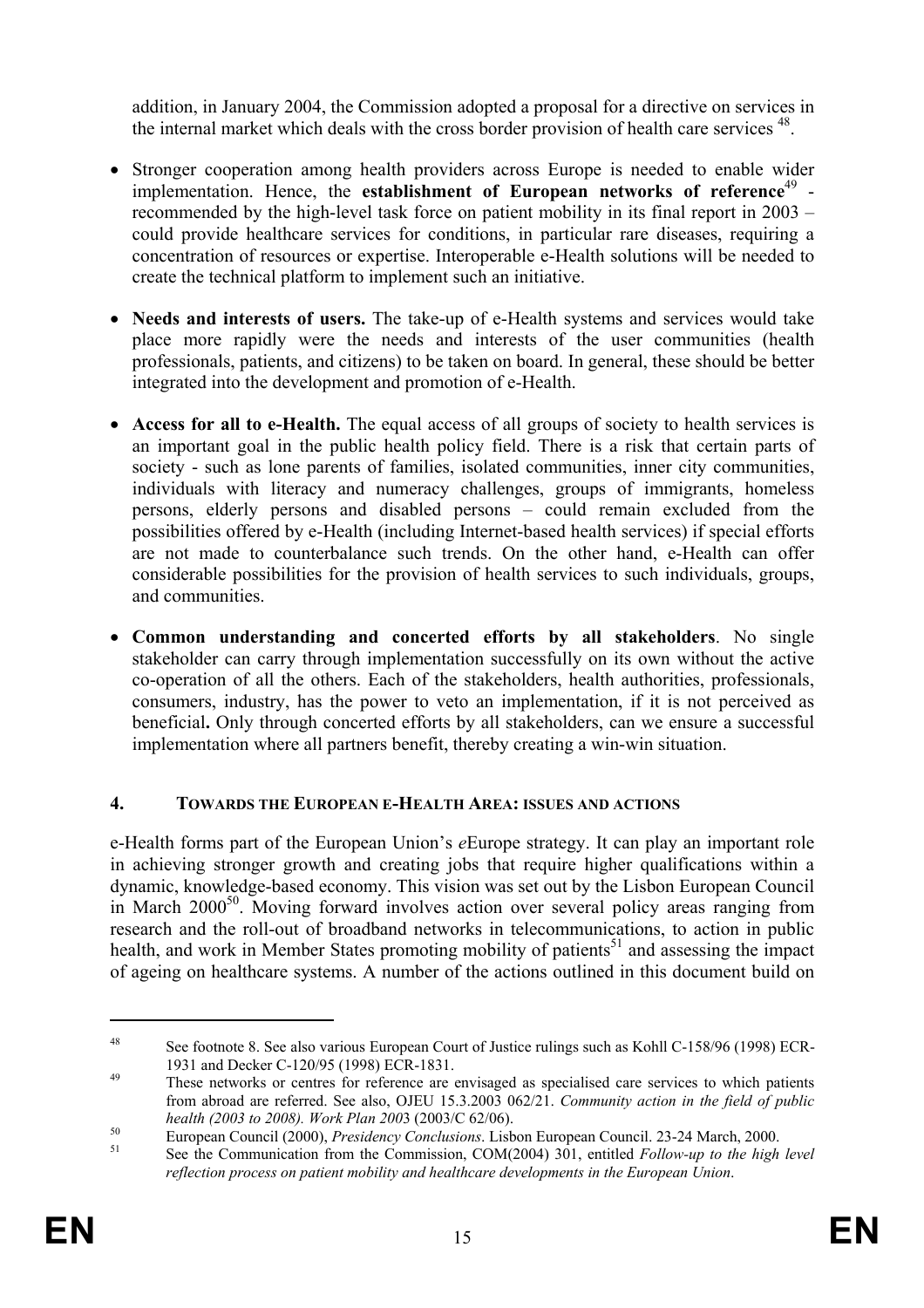policy measures identified in the *e*Europe 2005 Action Plan – the reference point for commitment to advancing the information society at European level – especially in the areas of e-Health, e-Government, security, broadband, and development, analysis, and dissemination of good practices.

Though healthcare needs are different in scale and nature in developing countries, it is also worth noting that e-Health formed part of the results of the United Nations' World Summit on the Information Society in December 2003<sup>52</sup>, and the World Health Organisation is now involved in a number of e-Health initiatives.

## **4.1. Action plan**

The actions outlined below should allow the European Union to achieve the full potential of e-Health systems and services within a European e-Health Area. There are three target areas:

- how to address common challenges and create the right framework to support e-Health,
- pilot actions to jump start the delivery of e-Health, and
- sharing best practices and measuring progress.

# **4.2. Issue 1: Addressing common challenges**

## *4.2.1. Health authorities leadership*

European Health Ministers have already shown e-Health leadership in their Ministerial Declaration<sup>53</sup> at the 2003 e-Health Ministerial conference. The ministers welcomed Commission initiatives to explore the possibilities to promote co-ordination at a European level. They proposed to meet the targets and objectives laid down in the eEurope Action Plan and in the Programme of Community Action in the field of Public Health (2003-2008) set out in decision 1786/2002, and liaise with other Community initiatives. The conference also highlighted the importance of monitoring and benchmarking progress by developing an open method of co-ordination in this area. These words must now be transformed into action on the basis of regional and national e-Health strategies.

**By end 2005**, each Member State is to develop a national or regional roadmap for e-Health. This should focus on deploying e-Health systems, setting targets for interoperability and the use of electronic health records, and address issues such as the reimbursement of e-Health services.

# *4.2.2. Interoperability of health information systems*

Member States have expressed the need to support actions that cover the development of standards addressing the interoperability of diverse systems and services and to explore in particular the possibilities of open source applications to achieve this objective. In this context, the need for future standards is clearly emphasised so as to solve interoperability concerns in a way which will benefit all stakeholders through the possible adoption of Open Source reference implementations for care services. In addition, an open and more free access to future and existing e-Health standards should be recommended, taking inspiration from

<sup>52</sup> World Summit on the Information Society, *Report* and *Plan for Action*, December 2003. 53 eHealth 2003, Ministerial Declaration, Brussels, 22 May 2003

http://europa.eu.int/information\_society/eeurope/ehealth/conference/2003/index\_en.htm.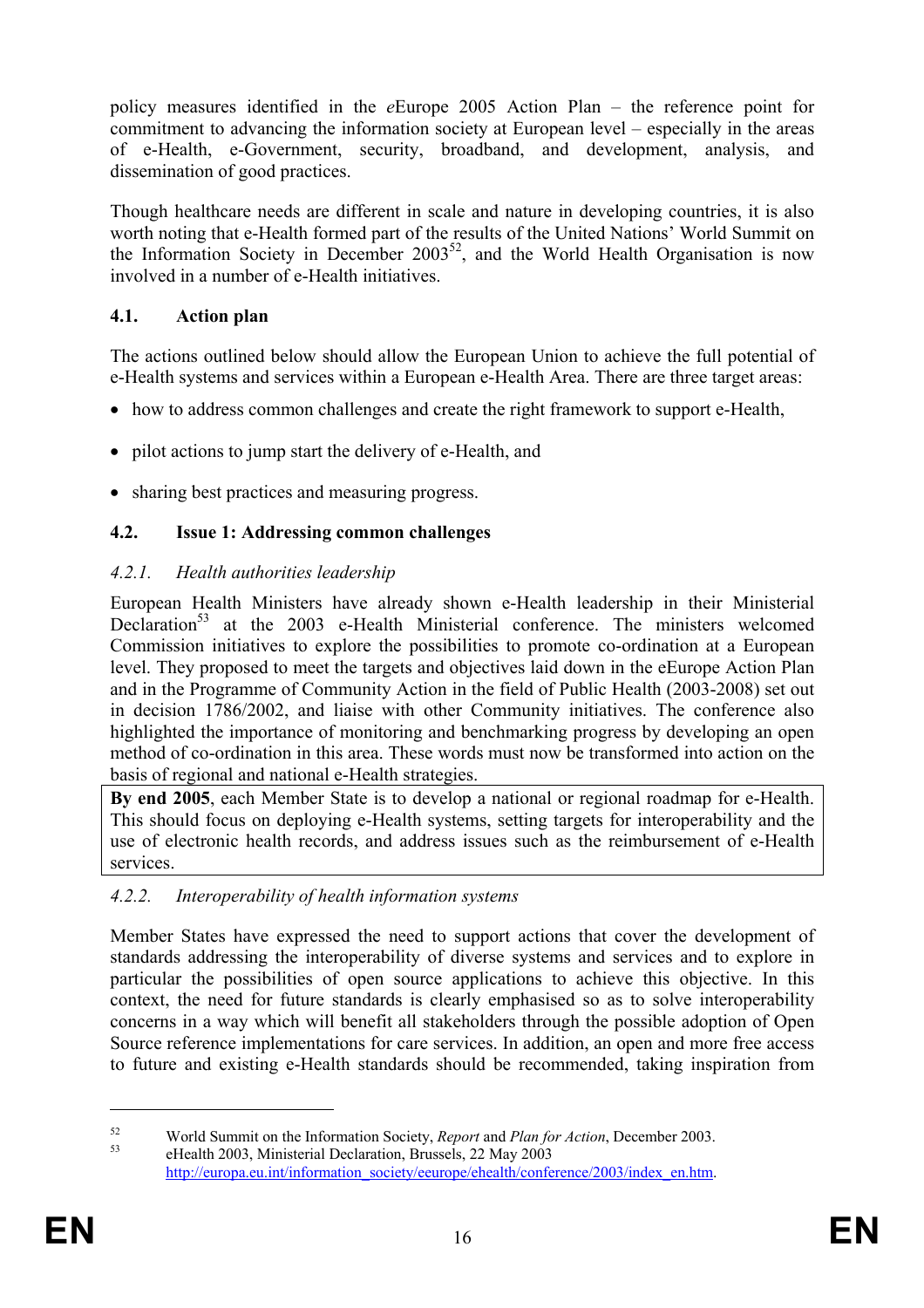models such as the World Wide Web Consortium<sup>54</sup>. The exchange of experience in the use of open standards and open source solutions among health administrations in Member States should be promoted.

#### 4.2.2.1. Patient identifiers

The need to identify a person unambiguously is an important component of the interoperability of health information systems. The *e*Europe2005 action plan already supports the development of standards for a common approach to patient identifiers and electronic health record architecture. The new European Health Insurance Card<sup>55</sup> includes a patient's personal identification number as part of the data allowing people to use the card to get treatment outside their home Member State.

**By end 2006,** Member States, in collaboration with the European Commission, should identify a common approach to patient identifiers. This should take account of best practices and developments in areas such as the European Health Insurance Card and identity management for European citizens.

## 4.2.2.2. Interoperability of electronic health records

Achieving a seamless exchange of health information across Europe requires common structures and ontologies<sup>56</sup> of the information transferred between health information systems.

**By end 2006,** Member States, in collaboration with the European Commission, should identify and outline interoperability standards for health data messages and electronic health records, taking into account best practices and relevant standardisation efforts.

## *4.2.3. Mobility of patients and health professionals*

Within the European Union, patients and health professionals are becoming increasingly mobile. The Communication on patient mobility has made a number of proposals to manage the challenges resulting from this development. Recommendations include improving the exchange of information, and establishing specialised reference centres on health information.

The Communication on patient mobility is presented as part of an overall strategy on health care together with the present communication and that on the open method of coordination<sup>57</sup>.

Work is already underway to improve information on patient mobility and mobility of health professionals at European level, and is being taken forward in particular through the health systems working party under the information strand of the public health programme.

<sup>&</sup>lt;sup>54</sup> http://www.w3.org/.<br>55 OJEU of 27 October 2003.

<sup>56</sup> An ontology defines the terms used to describe and represent an area of knowledge, and are used by people, databases, and applications that need to share domain information (a domain is a specific subject area, such as health or medicine). See http://www.w3.org/TR/2002/WD-webont-req-20020307/.<br>The open method of coordination in relation to health care is addressed in the Communication from the

Commission COM(2004) 304 - *Modernising social protection for the development of high-quality, accessible and sustainable health care and long-term care: support for the national strategies using the 'open method of coordination' .*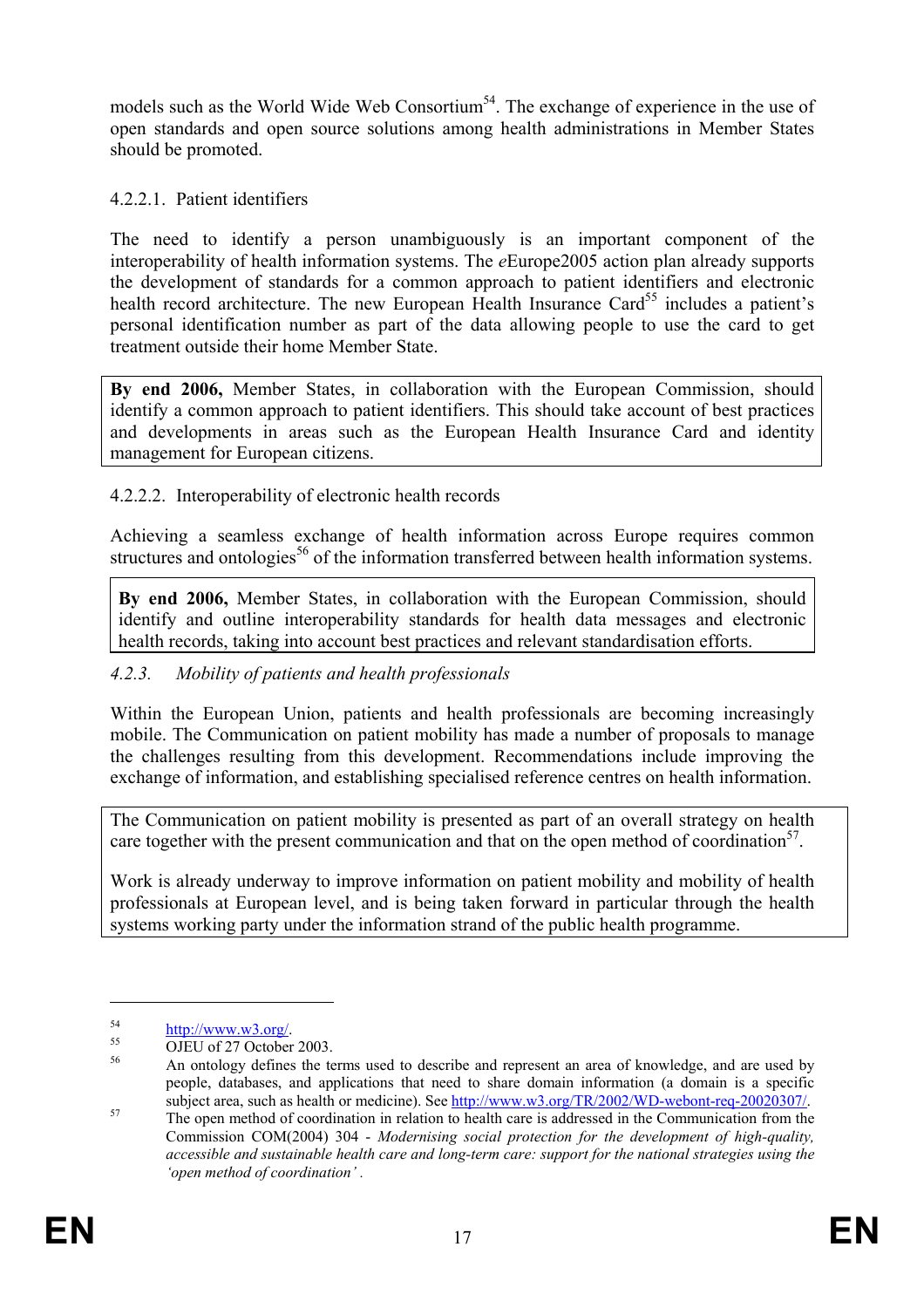## *4.2.4. Enhancing infrastructure and technologies*

Building on *e*Europe's focus on accelerating the roll-out of broadband communications, full use should be made of broadband to support e-Health systems and services. Broadband networks carry large throughput and can also save critical time in accessing the network and give sub-second responses to information queries which can often be vital in the context of healthcare. They can bring considerable cost and performance benefits<sup>58</sup>. Availability and affordability are also key to wide deployment. Service level convergence (operators offering services on top of fixed lines or mobile telephony) opens up new possibilities for e-Health applications. Public authorities can play a role in stimulating both supply and demand for broadband, while Community funding may help to support broadband delivery in underserved areas. Programmes such as  $eTen<sup>59</sup>$  or the new IDABC<sup>60</sup> programme may also play a role in supporting e-Health applications and health information networks. The Commission actions will enable the deployment of Europe-wide computer-supported networks, based on broadband infrastructures and Grid<sup>61</sup> technologies.

**During the period 2004-2008,** Member States should support deployment of health information networks for e-Health based on fixed and wireless broadband and mobile infrastructures and Grid technologies.

## *4.2.5. Conformity testing and accreditation for an e-Health market*

There is need for a set of agreed attributes and norms beyond existing standards that define good quality products and services. Many countries have proceeded with accreditation of e-Health systems that are becoming models for other regions, such as those in the United Kingdom and Belgium. Another example of conformance testing and accreditation is the interoperability guidelines of Integrating the Healthcare Enterprise in Europe  $(HIE)^{62}$ .

**By mid 2005,** the Commission should produce a summary of European best practices as guidance for Member States.

<sup>58</sup> GAO Highlights (2003) *Information Technology. Benefits realized for selected health care functions*. GAO-04-224, Report to the Ranking Minority Member, Committee on health, Education, Labor, and Pensions, U.S. Senate. United States General Accounting Office, USA. See http://www.gao.gov/cgi-

<sup>&</sup>lt;sup>59</sup> The primary objectives of the eTen work programme focus on the use of reliable information networks for health, public health, and prevention on a trans-European level. eTen concentrates on electronic health and insurance cards as part of reimbursement and management systems; paramedical support; online health systems; and homecare. Priorities in 2004 are to provide regional health authorities and health care providers with improved access to cross border health care through the use of 'smart' identification cards, electronic health records, cost-efficient health care, access to quality emergency medical data, and support to health authorities in assessing health needs and planning capacity. For more details, see <u>http://europa.eu.int/eten/</u>.<br>
COM(2004) 13 final, 2003/0147 (COD) *Common position of the Council on the adoption of a Decision* 

*of the European Parliament and of the Council on Interoperable Delivery of pan-European eGovernment services to Public Administrations, Business and Citizens* (IDABC).

http://europa.eu.int/eur-lex/en/com/pdf/2004/com2004\_0013en01.pdf.<br>
61 Grid technologies are defined as technologies that enable 'co-ordinated resource-sharing and problemsolving in dynamic, virtual organisations'. See Foster, I. and C. Kesselman (1999) *The GRID, blueprint for a new computing infrastructure*. San Francisco: Morgan Kaufman.<br>See http://www.cocir.org/.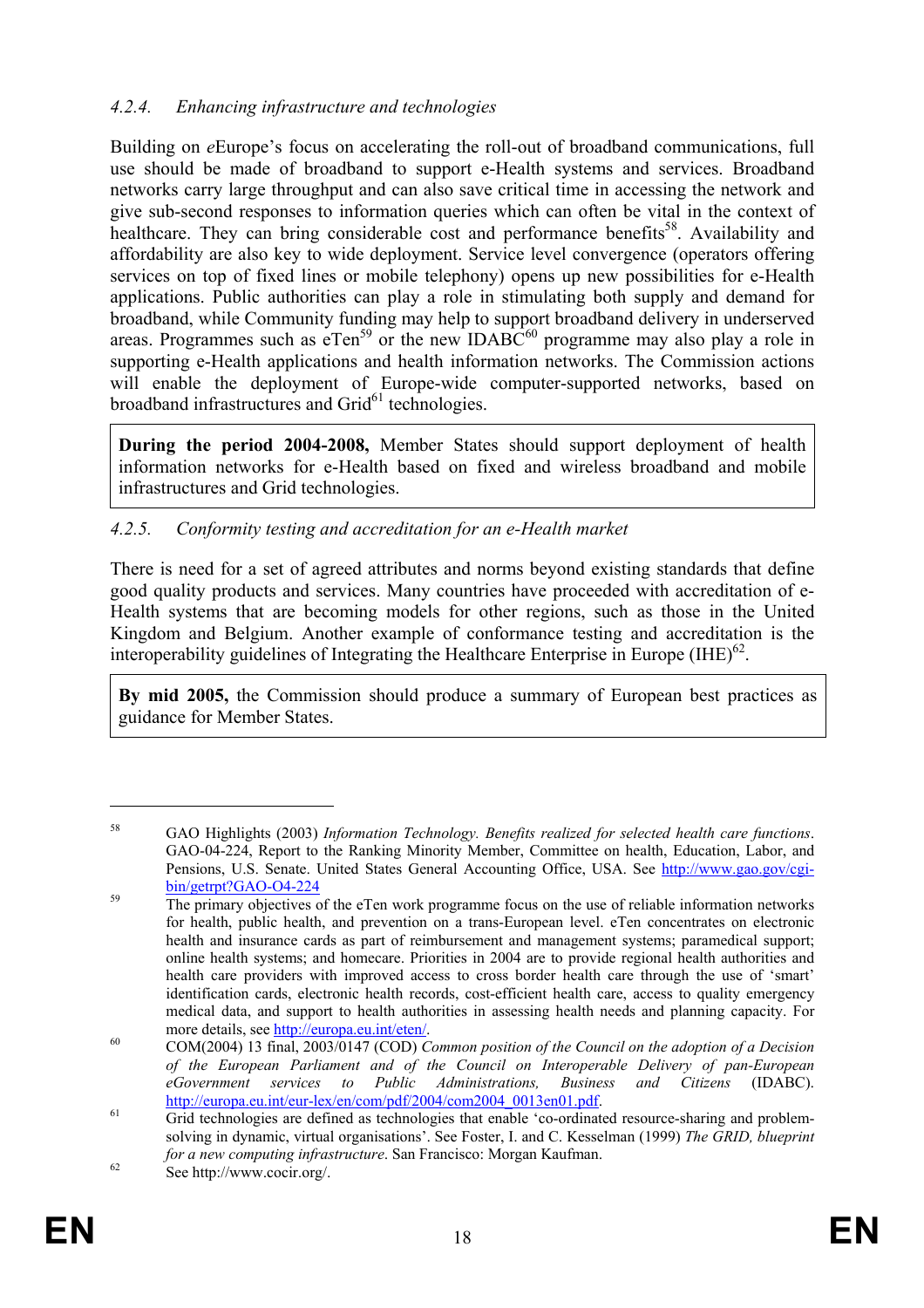**By end 2007,** a Member States should adopt conformity testing and accreditation schemes following successful best practices.

## *4.2.6. Leveraging investments*

A shared approach among Member States to support and boost investment in e-Health is needed. Regional funding structures are already available<sup>63</sup> (for example, INTEREG III regional funds) in the European Commission, as well as a number of other international collaboration activities. Additional funding that could leverage e-Health developments could be sought at the European Investment Bank. The Bank is currently investing in a very wide range of eligible projects - if they represent cost-effective health policy gain. The World Bank also provides possibilities for funding international e-Health programmes both for the European Union and worldwide.

**By end 2006,** a collaborative approach should be undertaken among Member States to supporting and boosting investment in e-Health.

## *4.2.7. Legal and regulatory issues*

There needs to be a baseline set for a standardised European qualification for e-Health services in clinical and administrative settings. Furthermore, certainty of e-Health product and service liability within the context of existing product liability legislation would be beneficial. Information and communication technology developments should contribute to a safer working environment for practitioners; and greater legal certainty with regard to e-Health services within the context of freedom of movement of people, goods and services is increasingly necessary.

**By end 2009,** the European Commission, in collaboration with Member States, should undertake activities to:

- Set a baseline for a standardised European qualification for e-Health services in clinical and administrative settings.
- Provide framework for greater legal certainty of e-Health products and services liability within the context of existing product liability legislation.
- Improve information for patients, health insurance schemes and providers regarding the rules applying to the assumption of the costs of e-Health services.
- Promote e-Health with a view to reducing occupational accidents and illnesses as well as supporting preventive actions in the face of the emergence of new workplace risks.

<sup>63</sup> See in particular, the provisions of the *Guidelines on criteria and modalities of the implementation of Structural Funds in support of electronic communications* (Doc. SEC(2003) 895, 28.7.2003).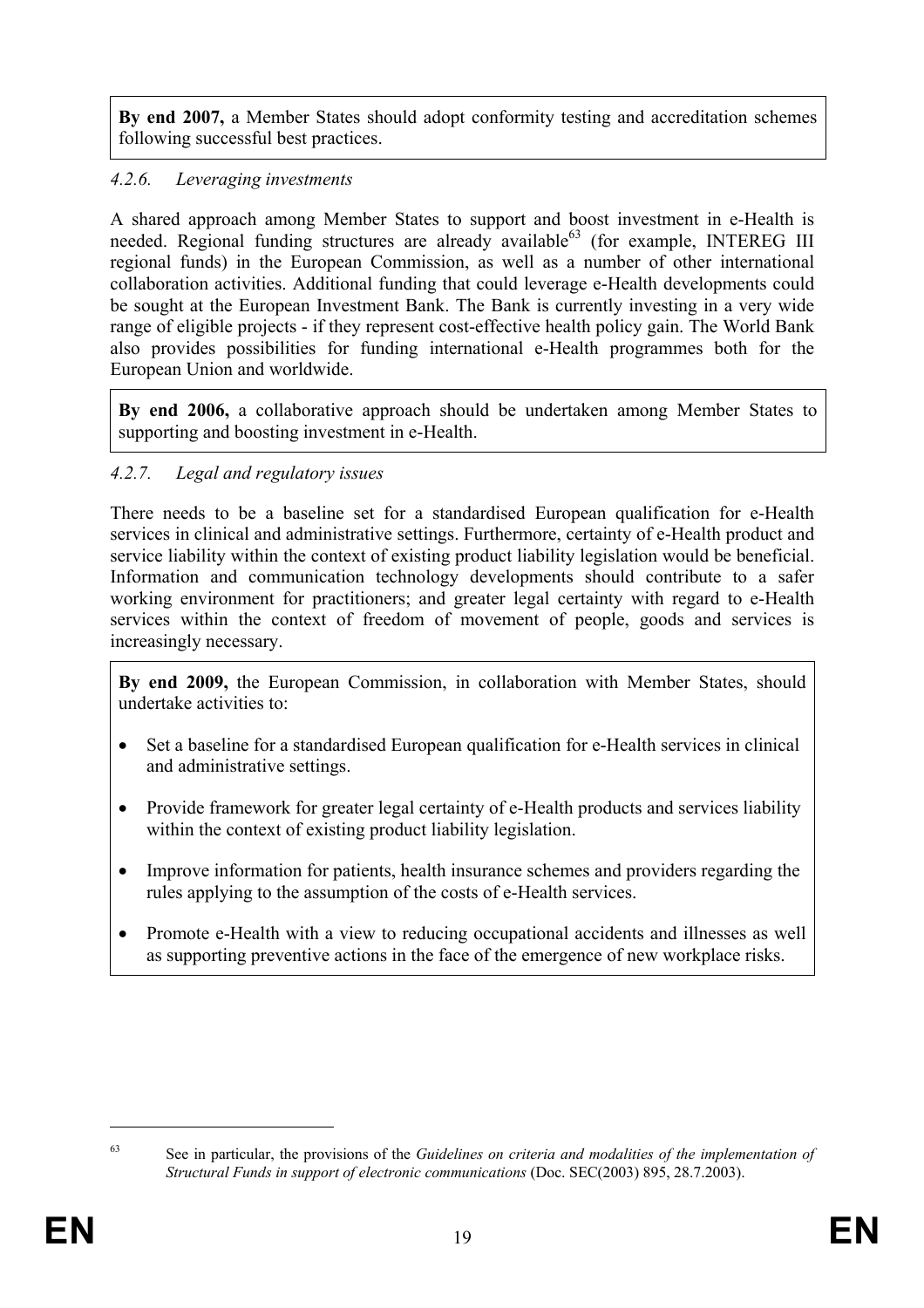#### **4.3. Issue 2: Pilot actions: accelerating beneficial implementation**

#### *4.3.1. Information for citizens and authorities on health education and disease prevention*

In the context of its Public Health Programme, the Commission is preparing the establishment of a European Union-wide public health portal that will provide a flexible information technology platform to disseminate evidence-based information on public health relevant to European citizens, and to provide a single point of access to information on health.

The Commission is also co-funding the development of a set of quality criteria for healthrelated websites ('webseals'). Its aim is to increase transparency among health-related websites in the interest of serious service providers and users, ranging from citizens to health professionals.

Strengthening of the Health Surveillance System for Communicable Diseases, with a focus on the real-time collection of clinical and laboratory data and analysis, will enhance the capacity of early warning at national level and Community levels. It will improve the surveillance of diseases of major concern and potential bioterrorism threats.

Preparing valid and reliable statistical information on provision of health care at European level as requested by Member States and Commission Services alike will profit substantially from the unique patient identifier, common standards, and protocols. Better information will then be made available to decision-makers and the interested public in a more timely way.

**By end 2005,** a European Union public health portal will give access to European level public health information. Health portals shall offer dedicated information on safety at work and workplace health risks.

**By end 2005**, there will be a strengthening of early warning, detection, and surveillance of health threats through enhanced information and communication technologies tools.

#### *4.3.2. Towards integrated health information networks*

Health information networks link hospitals, laboratories, pharmacies, primary care and social centres. Thus, they communicate in a secure manner. Examples include standardised messaging systems such as e-prescription and e-referrals or the provision of telemedicine services such as teleconsultation (the provision of second medical opinion) or telecare (the home monitoring of patients).

**By end 2008,** the majority of all European health organisations and health regions (communities, counties, districts) should be able to provide online services such as teleconsultation (second medical opinion), e-prescription, e-referral, telemonitoring and telecare.

#### *4.3.3. Promoting the use of cards in health care*

There are two types of cards that may be used in the health care sector: health cards and health insurance cards. Health cards may carry emergency data (such as blood types, pathologies, treatments) or medical records, or may allow access to these data over a secure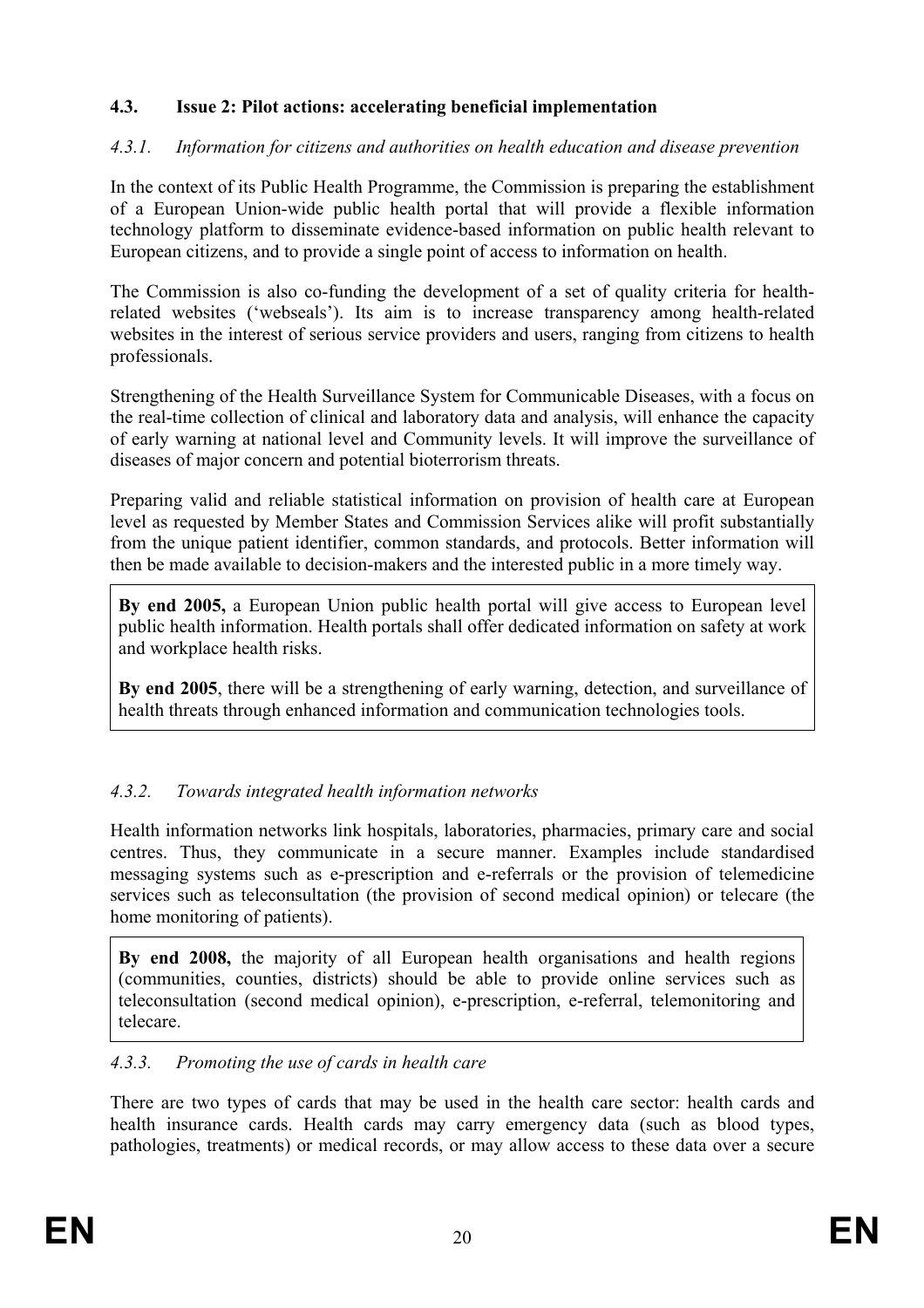network. Health insurance cards allow access to health care and make management and billing easier.

In relation to the European health insurance card, decisions have been taken to kick off its deployment as from June  $1<sup>st</sup>$ , 2004. It will replace all the current paper forms needed to benefit from medically-necessary care while on a temporary stay (for purposes of travel, posting abroad, study, and so on). On the health side, the *e*Europe 2005 Action Plan states that actions will be taken to build on the European health insurance card. Activities will be launched to support common approaches in Member States that are related to electronic health records, emergency data sets, and electronic patient identifiers.

Promoting the use of cards in the health care sector. Adoption of implementation of an electronic health insurance card **by 2008**.

## **4.4. Issue 3: Working together and monitoring practice**

#### *4.4.1. Disseminating best practices*

Success in developing a European e-Health Area will draw on sharing best practices and experience across the Union, as systems are deployed and organisations redesigned. The Commission must play a central role in spreading this activity. The experiences could be either bi-lateral or multi-lateral between or among Member States, since Member States may be at very different stages of development and implementation. Attention should be paid to sharing experience in the use and impact of e-Health applications, and approaches to ensuring the interoperability of diverse systems and services, while respecting the multi-cultural and multi-lingual tradition of European health care systems. Open source applications may play an important role in achieving interoperability.

e-Health should be supported by the widespread dissemination of best practices. These should include the impact on access to healthcare and on its quality, assessments of cost benefits and productivity gains, as well as examples of addressing liability in telemedicine services, reimbursement schemes, and accreditation of e-Health products and services.

**In 2004,** a high level e-Health forum should be established, the role of which will be to support the Commission services. It should involve all necessary stakeholders, including at national, regional, or local hospital authority levels, thereby enhancing the understanding of the Commission services with regard to the current and planned status of development of e-Health in Member States. Its task should be to follow up the various roadmaps, and to identify further actions including a strong focus on users and access for all to e-Health, as well as to develop a strong evidence basis for the case for e-Health. The work of the e-Health forum will also be closely associated with the implementation of the Community Public Health Programme.

**During the period 2004-2008**, Member States with the support of the European Commission will organise special events such as high level conferences in order to disseminate best practices.

In parallel, **by the end of 2005**, the European Commission, with contributions from Member States, should establish an effective way of disseminating best practices and supporting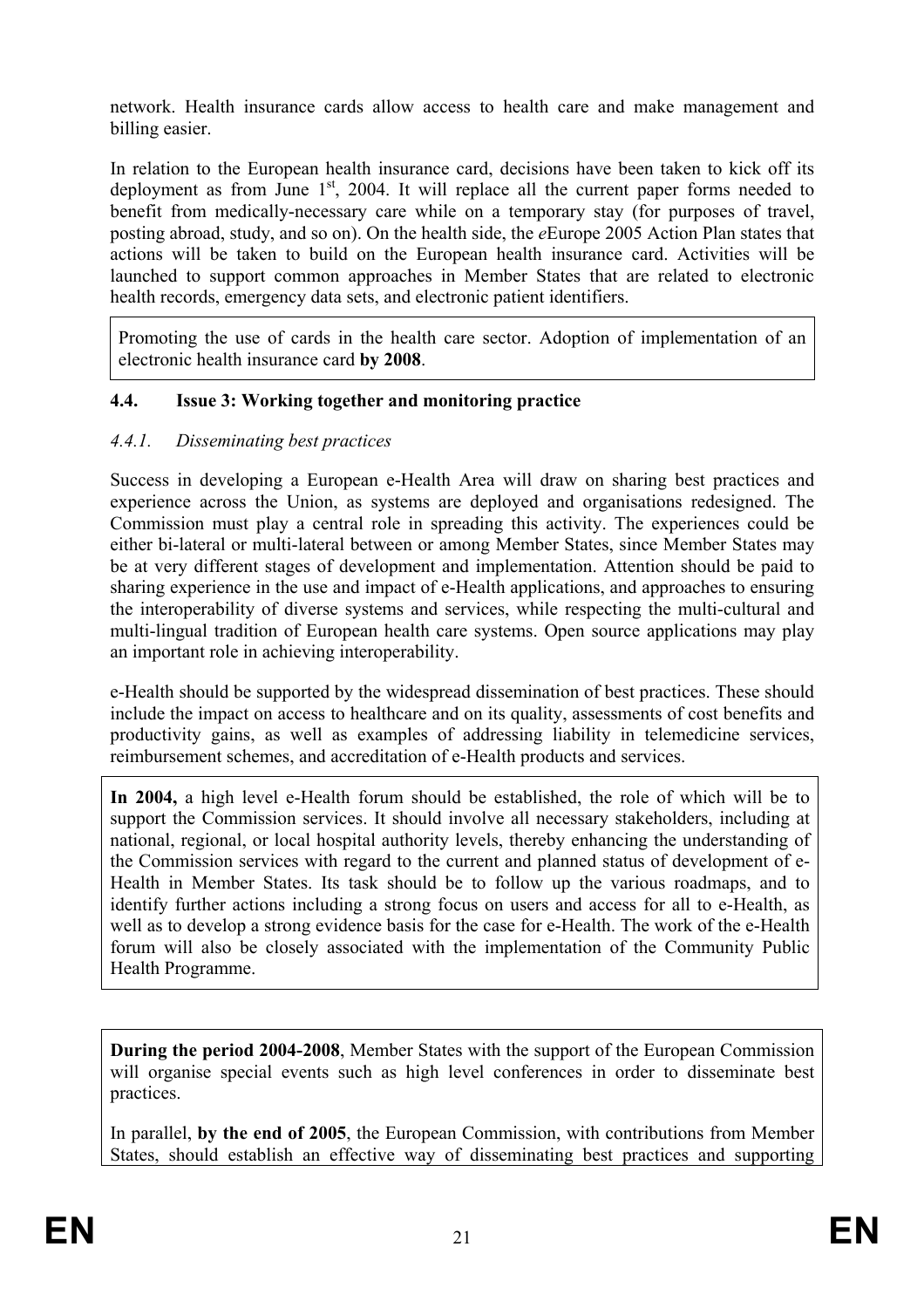actions within the European e-Health area.

## *4.4.2. Benchmarking*

Progress also needs to be measured. Appropriate benchmarking on citizens' awareness of e-Health, and how citizens are using e-Health effectively and efficiently is essential for future e-Health measures.

This means assessing and quantifying the added value that e-Health is expected to deliver. It also means reviewing how e-Health solutions are contributing to key health challenges, including in employment, access and equity. These measures should be accompanied by proper monitoring of e-Health's impact on health and health care in the Community. All stakeholders should have a role in this process which should feed in to further improvements in e-Health systems and services.

**During the period 2004-2010,** every two years, the European Commission will publish a study on the state of the art in deployment, examples of best practices, and the associated benefits of e-Health.

**By the start of 2005**, Member States, in collaboration with the European Commission, should agree on an overall approach to benchmarking in order to assess the quantitative, including economic, and qualitative impacts of e-Health.

## *4.4.3. International collaboration*

What we do in Europe on e-Health can have an important influence on meeting global health challenges within an information society. This can complement the work launched by the United Nations World Summit on the Information Society (WSIS) held in December 2003, as well as specific initiatives being developed by the World Health Organisation.

An assessment of e-Health developments should be completed ahead of the second part of the World Summit to be held in Tunis **in 2005**.

## **5. CONCLUSIONS**

e-Health offers European citizens important opportunities for improved access to better health systems. It can empower both patients and healthcare professionals. It offers governments and tax payers a means - through substantial productivity gains - to cope with increasing demand on healthcare services. It can also help to reshape the future of health care delivery, making it more citizen-centred.

The European e-Health Area will provide a framework for exchanging best practices and experience. It will allow common approaches to shared problems to be developed over time. This action plan focuses on specific actions to bring this about, so that by the end of the decade:

• The European Union will be well placed to measure the impact of e-Health in terms of better access and better, more efficient, services as well as on the overall productivity of the healthcare sector.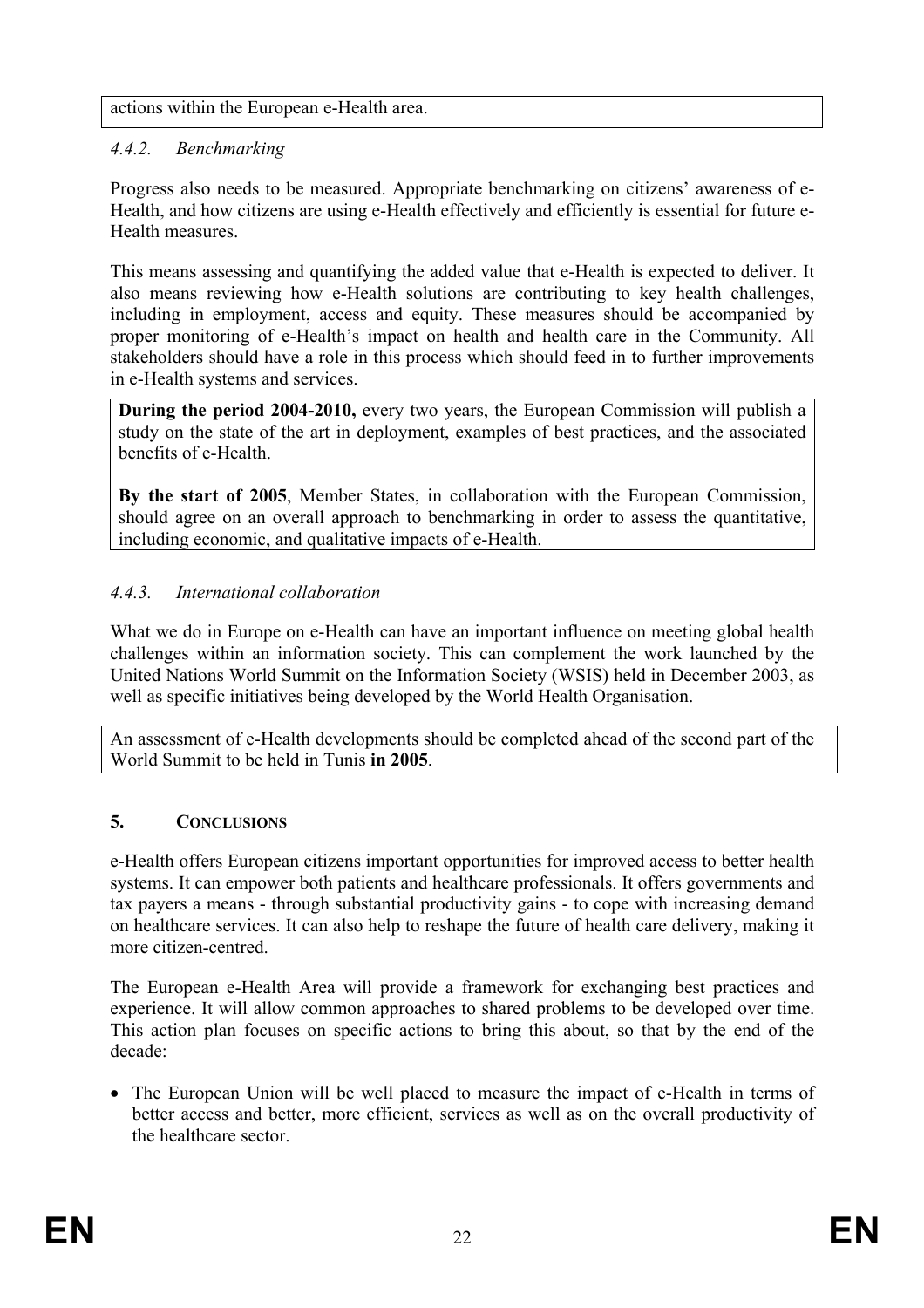• e-Health will have become commonplace for health professionals, patients and citizens; and e-Health will be adequately resourced within healthcare budgets, and contribute to boosting wider objectives, such as competitiveness, jobs and cohesion.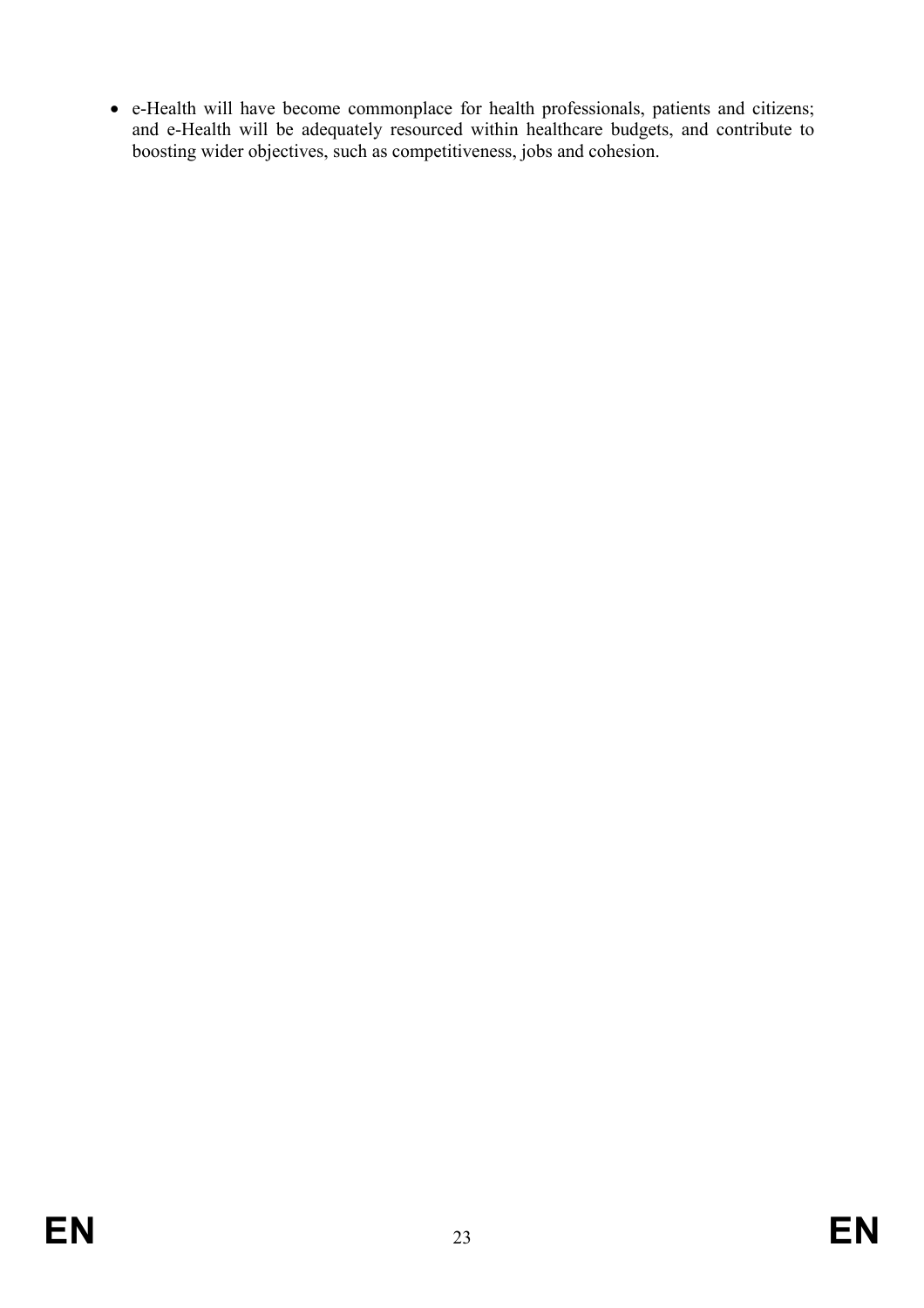# **ANNEX**

# **Overview of actions**

| Action                                                                                                                                                                                                                | <b>Time</b> | <b>Responsibility</b> |
|-----------------------------------------------------------------------------------------------------------------------------------------------------------------------------------------------------------------------|-------------|-----------------------|
| NB. Within each of the issues facing the e-Health sector<br>(addressing common challenges, pilot actions, and working<br>together and monitoring practices), we list the actions to be<br>taken <i>sequentially</i> . |             |                       |

| <b>Issue 1: Addressing common challenges</b>                                                                                                                                                                                                                                                                               |              |                              |
|----------------------------------------------------------------------------------------------------------------------------------------------------------------------------------------------------------------------------------------------------------------------------------------------------------------------------|--------------|------------------------------|
| The Communication on patient mobility is presented as part<br>of an overall strategy on health care together with the<br>present communication and that on the open method of<br>coordination.                                                                                                                             | 2004         | Commission                   |
| Work is already underway to improve information on<br>patient mobility and mobility of health professionals at<br>European level, and is being taken forward in particular<br>through the health systems working party under the<br>information strand of the public health programme.                                     |              |                              |
| By mid 2005, the Commission should produce a summary<br>of European best practices as guidance for Member States.                                                                                                                                                                                                          | Mid-<br>2005 | Commission                   |
| By end 2005, each Member State is to develop a national or<br>regional roadmap for e-Health. This should focus on<br>deploying<br>e-Health<br>setting<br>systems,<br>for<br>targets<br>interoperability and the use of electronic health records, and<br>address issues such as the reimbursement of e-Health<br>services. | End<br>2005  | <b>Member States</b>         |
| By end 2006, Member States, in collaboration with the<br>European Commission, should identify a common approach<br>to patient identifiers. This should take account of best<br>practices and developments in areas such as the European<br>Health Insurance Card and identity management for<br>European citizens.         | End<br>2006  | Member States,<br>Commission |
| By end 2006, Member States, in collaboration with the<br>Commission,<br>should<br>identify<br>and<br>outline<br>European<br>interoperability standards for health data messages and<br>electronic health records, taking into account best practices<br>and relevant standardisation efforts.                              | End<br>2006  | Member States,<br>Commission |
| By end 2006, a collaborative approach should be undertaken<br>Member<br>States to supporting<br>among<br>and<br>boosting                                                                                                                                                                                                   | End          | <b>Member States</b>         |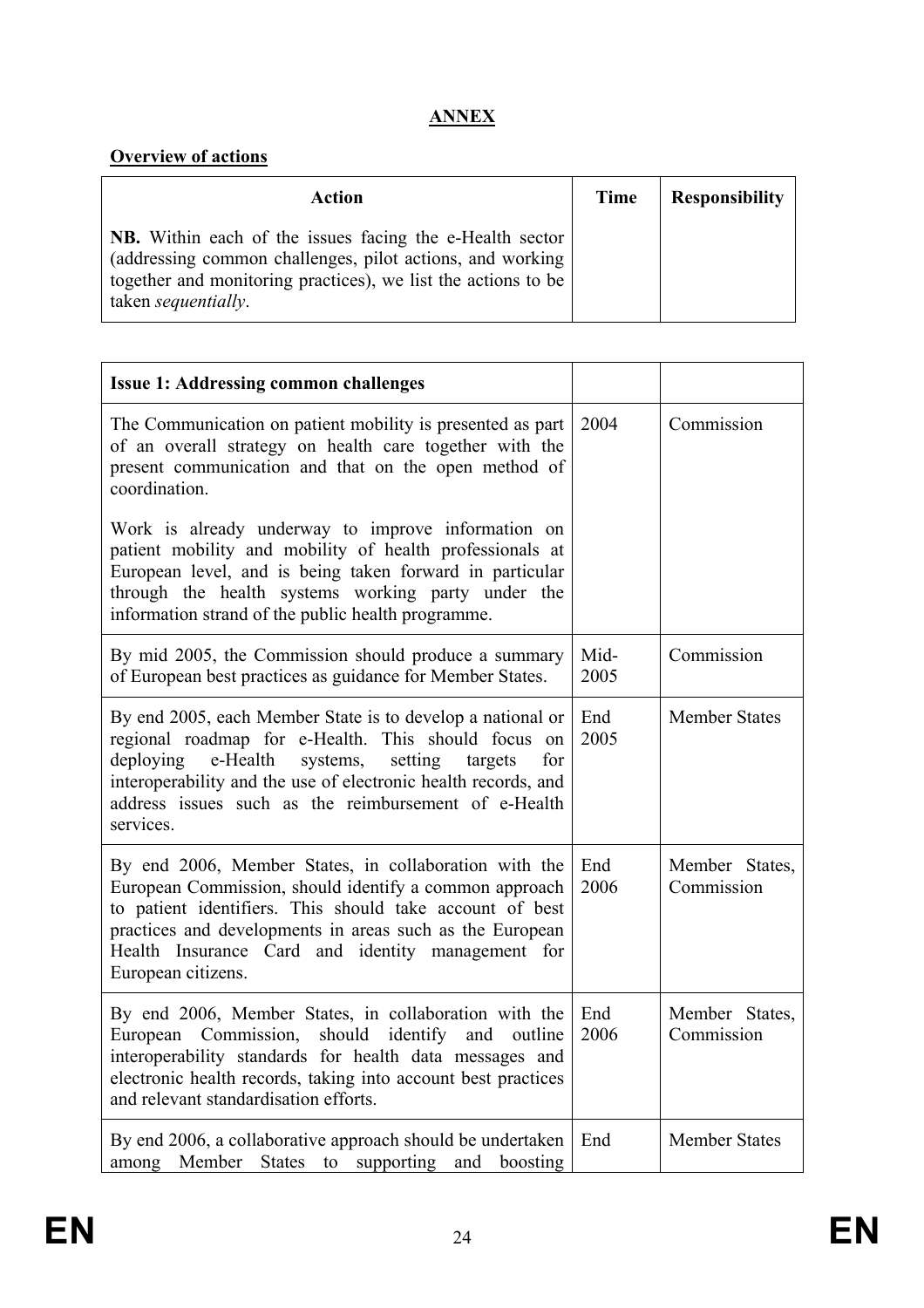| investment in e-Health.                                                                                                                                                                                                                                                                     | 2006          |                                     |
|---------------------------------------------------------------------------------------------------------------------------------------------------------------------------------------------------------------------------------------------------------------------------------------------|---------------|-------------------------------------|
| By end 2007, Member States should adopt conformity<br>testing and accreditation schemes following successful best<br>practices.                                                                                                                                                             | End<br>2007   | <b>Member States</b>                |
| During the period 2004-2008, Member States should<br>support deployment of health information networks for e-<br>Health based on fixed and wireless broadband and mobile<br>infrastructures and Grid technologies.                                                                          | 2004-<br>2008 | <b>Member States</b>                |
| By end 2009, the European Commission, in collaboration<br>with Member States, should undertake activities to:                                                                                                                                                                               | End<br>2009   | Commission,<br><b>Member States</b> |
| Set a baseline for a standardised European qualification for<br>e-Health services in clinical and administrative settings.                                                                                                                                                                  |               |                                     |
| Provide framework for greater legal certainty of e-Health<br>products and services liability within the context of existing<br>product liability legislation.                                                                                                                               |               |                                     |
| Improve information for patients, health insurance schemes<br>and providers regarding the rules applying to the assumption<br>of the costs of e-Health services.                                                                                                                            |               |                                     |
| Promote e-Health with a view to reducing occupational<br>accidents and illnesses as well as supporting preventive<br>actions in the face of the emergence of new workplace risks.                                                                                                           |               |                                     |
| <b>Issue 2: Pilot actions: accelerating beneficial</b><br>implementation                                                                                                                                                                                                                    |               |                                     |
| By end 2005, a European Union public health portal will<br>give access to European level public health information.<br>Health portals shall offer dedicated information on safety at<br>work and health risks in the workplace.                                                             | End<br>2005   | Commission                          |
| By end 2005, there will be a strengthening of early warning,<br>detection, and surveillance of health threats through<br>enhanced information and communication technologies<br>tools.                                                                                                      |               |                                     |
| Promoting the use of cards in the health care sector.<br>Adoption of implementation of an electronic<br>health<br>insurance card by 2008.                                                                                                                                                   | 2008          | Commission,<br><b>Member States</b> |
| By end 2008, the majority of European health organisations<br>and health regions (communities, counties, districts) should<br>be able to provide online services such as teleconsultation<br>medical<br>(second<br>opinion),<br>e-prescription, e-referral,<br>telemonitoring and telecare. | End<br>2008   | <b>Member States</b>                |